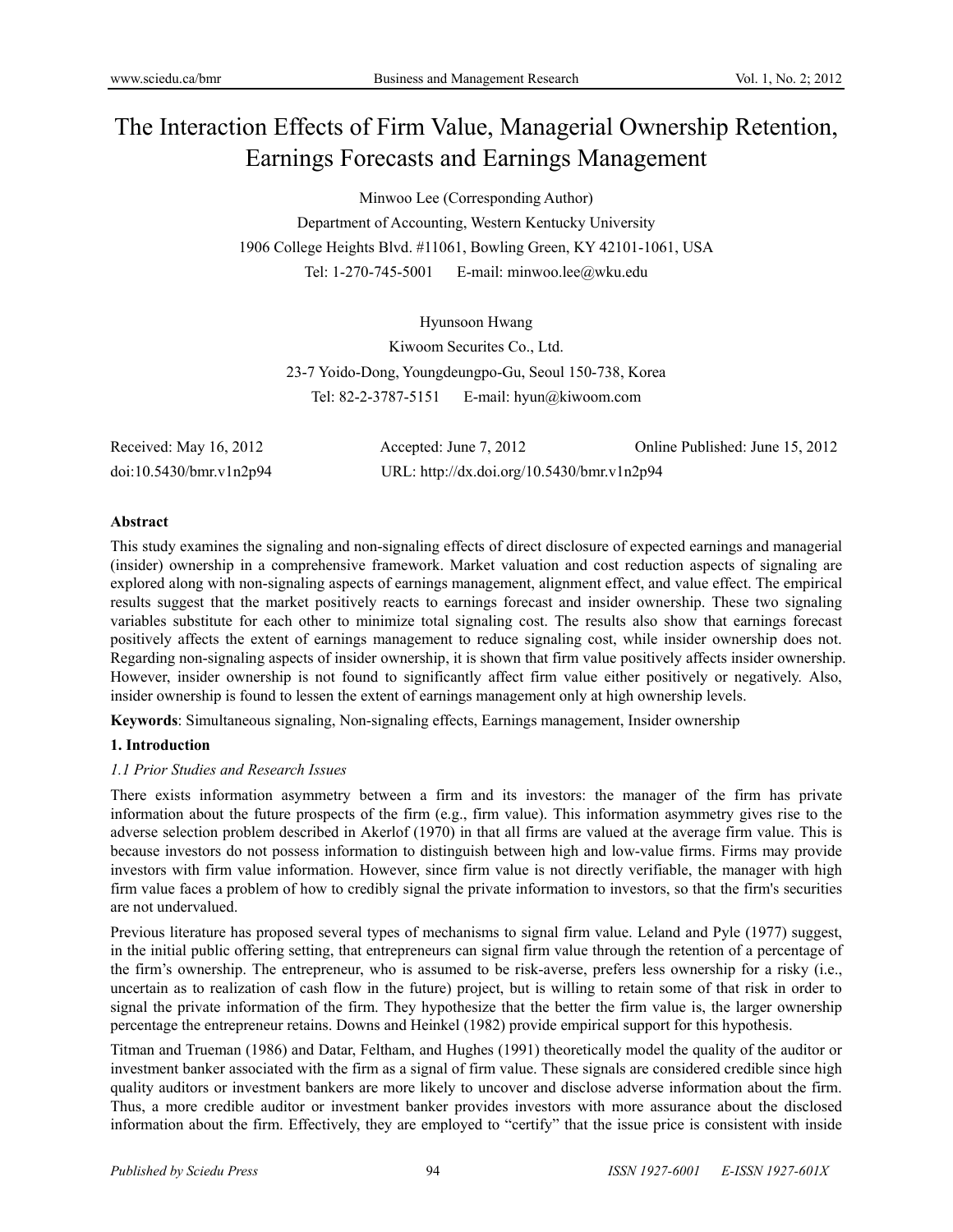information about future prospects of the firm. This certification hypothesis was empirically supported by Krinsky and Rotenberg (1989), Menon and Williams (1991), and Feltham, Hughes, and Simunic (1991).

Signaling theory is based on two fundamental premises: market valuation relevance (i.e., the market reacts to signals) and the costs of signaling (e.g., false signaling faces substantial negative consequences). Existing studies have largely focused on the market valuation relevance of signals. Also, proposed signaling devices in past literature have been mostly limited to exogenous signaling devices such as auditor and investment banker quality. With exogenous signaling devices, firm value is indirectly implied by variables which bear no direct relationship to it.

This study focuses on two endogenous signaling devices, direct disclosure of firm value as well as managerial ownership (hereafter referred to as insider ownership). Direct disclosure is comparable to a contingent contract, such as a money-back guarantee in the product market, that induces truthful disclosure since the seller will be responsible if the actual quality turns out to be poor compared to the disclosure/advertisement. In the securities market, the manager makes a disclosure about the firm's prospects. Investors value the firm based on this disclosure. The firm is penalized (in the ways discussed in the next section), if the realized value is sufficiently low relative to the disclosure. The credibility of the disclosure is assumed to follow from its cost, i.e., the threat of penalty imposition. Hughes (1986) suggests that such contingent contracts are economically efficient because costly exogenous signals are not necessary.

There have been only a few studies that examine the cost aspect of signaling. Since signals are costly, they carry credibility and discriminate between high and low-value firms (for the low-value firm, the level of a given signal selected by the high-value firm is too costly to choose in order to mimic the high-value firm). In the context of initial public offerings, Firth (1998) finds that earnings forecasts are a major signal of firm value. Li and McConomy (2004) provide empirical support that earnings forecasts and insider ownership simultaneously signal firm value. They argue that managers choose the level of each signal based on the relative costs and benefits associated with the signals and employ the least costly combination of the multiple signals. Simultaneous signaling models of this nature are theoretically suggested by Hughes (1986) and Fan (2007).

# *1.2 Purposes of study*

This paper examines signaling effects of direct disclosure of earnings forecast and insider ownership and non-signaling (value and alignment) effects revolving around insider ownership in the seasoned equity market. This study is distinguished from the existing studies on several counts. First, signaling cost aspect is incorporated with earnings management. While Li and McConomy (2004) address the optimal combination of simultaneous signals for the least signaling cost with an assumption that the signaling cost is given, the signaling cost itself can be reduced with the use of earnings management. The earnings management literature suggests that forecasting firms systematically manage earnings to move reported income towards the forecasted figure (Sohn 1994; Bugstahler & Dichev, 1997). Therefore, the signaling cost resulting from the disclosure can be mitigated by accounting discretion exercised by the manager.

Second, this study explores related non-signaling (value and alignment) effects of insider ownership, which have not been addressed in conjunction with the signaling aspects. While a number of studies have examined the effect of insider ownership as a signal, empirically their findings may be also driven by non-signaling effects. Agency theory suggests that insider ownership is used to reduce agency costs in the firm (alignment effect, see Jensen & Meckling, 1976; Morck, Schlifer & Vishny, 1988). Cho (1998) and Lee and Cho (2000) empirically confirm that given firm value, the insider ownership level is determined by manager's desire to keep wealth in the firm in order to maximize manager's wealth (value effect). These two effects pertain to two non-signaling needs. However, existing studies fail to distinguish between signaling and non-signaling effects.

Finally, the effect of ownership structure on earnings management is also addressed as part of the comprehensive picture. Insider ownership has been shown to affect the extent of earnings management either positively (entrenchment effect, Al-Fayoumi, Abuzayed & Alexander, 2010) or negatively (alignment effect, Huang, Wang, & Zhou, 2012). However, these effects are not addressed in previous signaling studies dealing with insider ownership and earnings management.

This study intends to contribute to the signaling and earnings forecast literature by presenting a rich and comprehensive picture incorporating the issue of earnings management in the signaling context. The picture includes market valuation relevance, signaling cost, earnings management, and value, alignment, and entrenchment effects. Simultaneous signaling with earnings forecast and insider ownership can only be well understood by examining the whole picture. Therefore, providing the first comprehensive empirical evidence would enhance understanding of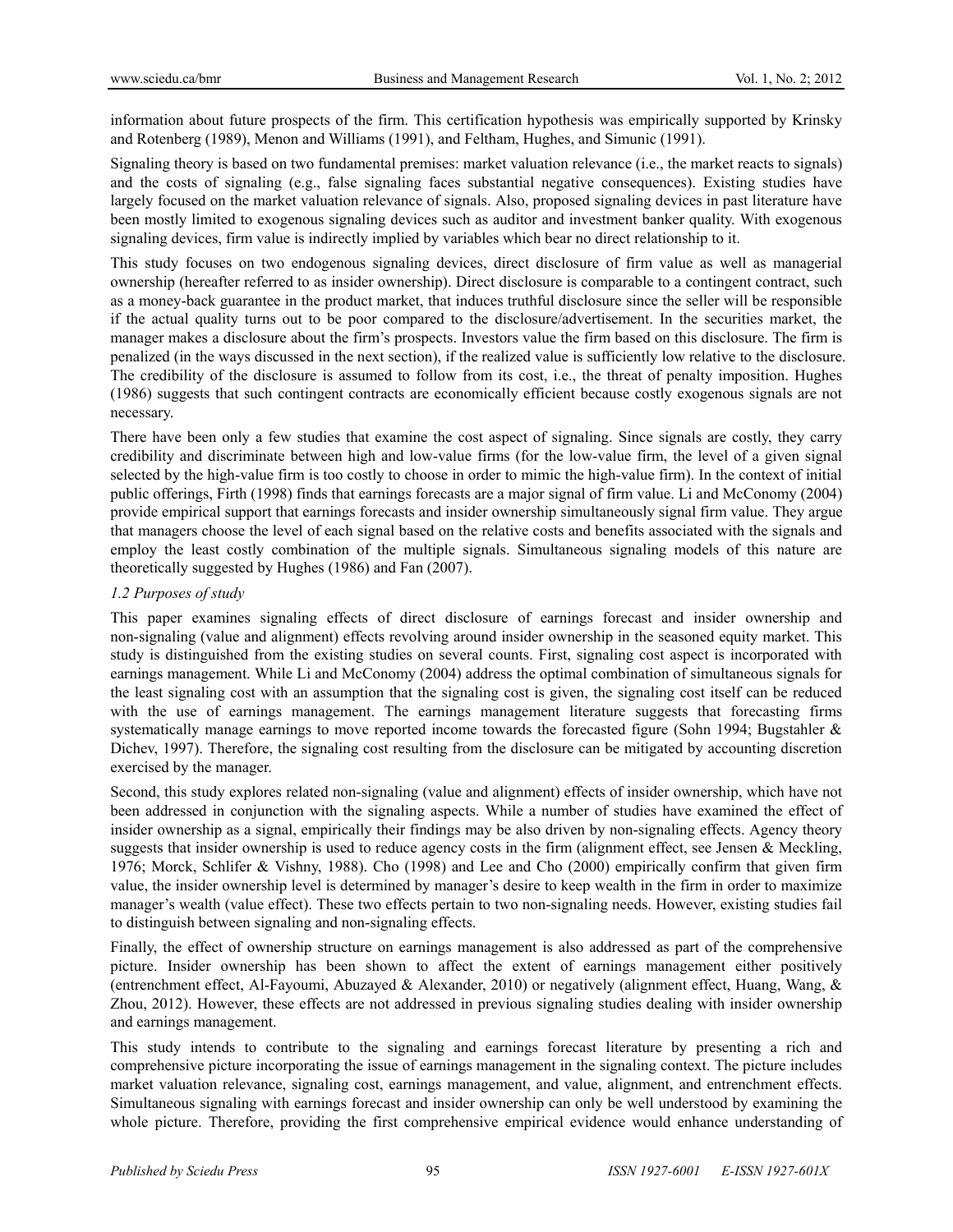earnings forecasts, insider ownership, and earnings management. Recent corporate failures have forced investors to be wary of untruthful disclosures and potential earnings manipulation. Thus, increasing investor distrust and the paucity of research on this issue also underscore the importance of this study.

The results of this study have potential practical implications. For investigative groups (i.e., auditors, investment bankers, courts, etc.) judging whether a disclosed earnings forecast is truthful, it is essential to understand how the manager signals firm value in relation with other factors. This study regarding how disclosures are used by managers and perceived by investors provides a more reasonable basis for assessing legal liabilities of the manager or related parties like investment bankers and auditors. For investors, the implications of this study are also meaningful as investors try to estimate the true value of the firm. Given that firm value is a function of future earnings, results of the study suggest that forecasted earnings should be discounted to recognize possible manipulation.

The remainder of the paper is organized as follows. Section 2 describes a comprehensive model and presents researchable hypotheses. Sections 3 and 4 present the research methodology and empirical results, respectively. The final section summarizes the results and concludes with a discussion of limitations and future research directions.

# **2. Model and Hypotheses**

# *2.1 A Model of Signaling by Earnings Forecast and Earnings Management*

 A model of signaling-earnings management is presented as the basis for research questions. Consider a single-period world in which a manager of a firm has a risky project that yields random earnings at the end of the period. Assume that only the manager knows the expected value of future earnings. The manager sends signals of firm value by making disclosures of firm value in the form of earnings forecast and insider ownership simultaneously.

After the forecast has been disclosed, the expected realization of future earnings is revised based on new information available to the manager. This new expectation is not disclosed again in the form of a new forecast. During the period, the manager may engage in earnings management. At the end of the period, actual earnings are realized and reported to the market. Negative consequences will occur if the forecast turns out to be inaccurate (i.e., different from reported earnings). The stages in the signaling process are as follows:

- 1) The manager observes firm value (i.e., the expected value of future earnings).
- 2) The manager sends signals of firm value using an earnings forecast and insider ownership.

3) Based on new information subsequently available to the manager, the expectation of earnings realization is revised. The manager engages in earnings management to move reported earnings toward the previous forecast. The extent of earnings management is private knowledge of the manager.

- 4) Actual earnings are realized and reported.
- 5) If the forecast proves to be ex-post inaccurate, adverse consequences will occur.

# *2.2 Market Valuation Relevance*

The earnings forecast carries credibility since it is costly. The market could verify the veracity of a forecast and impose a penalty if the manager is found to have issued an inaccurate forecast. Such signaling costs are incurred both directly and indirectly. The direct costs are unfavorable market reactions if the actual earnings are higher than the forecasted figure (i.e., negative unexpected earnings). Given empirical evidence showing that stock prices positively react to unexpected earnings, negative unexpected earnings are associated with unfavorable market price reactions. Sohn (1994) shows that forecasts that prove to be ex-post in error adversely affect the market price of securities. Furthermore, firms can face litigation risk if earnings are significantly lower than the forecast. Under the current institutional environment, the forecasting firms are liable for ex-post inaccurate earnings forecasts. A stock price decline associated with a significantly inaccurate forecast may instigate lawsuits.<sup>1</sup> In spite of current safe harbor rules, courts have staunchly maintained that forecasting firms are responsible for ex-post inaccurate forecasts even though the forecasts were made in good faith (Hughes 1986). Cao and Narayanamoorthy (2009) argue that litigation risk is one of the prime concerns that managers have in issuing earnings forecasts.

There are also indirect costs of inaccurate forecasts. Indirect costs results not only from negative unexpected earnings but from positive unexpected earnings. Even though the actual earnings turn out to be higher than the forecast, there are detrimental effects of inaccurate forecasts on the reputation of the manager. Balachandran and Sivaramakrishnan (1990) interpret the utility loss from issuing an ex-post inaccurate forecast as a loss in credibility with respect to subsequent forecasts made by the manager. Also, Alrai, Bildersee, Dontoh, and Ronen (1988) show that the market, once conditioned to the accuracy level and precise mode of a forecaster, considers the forecast accuracy in its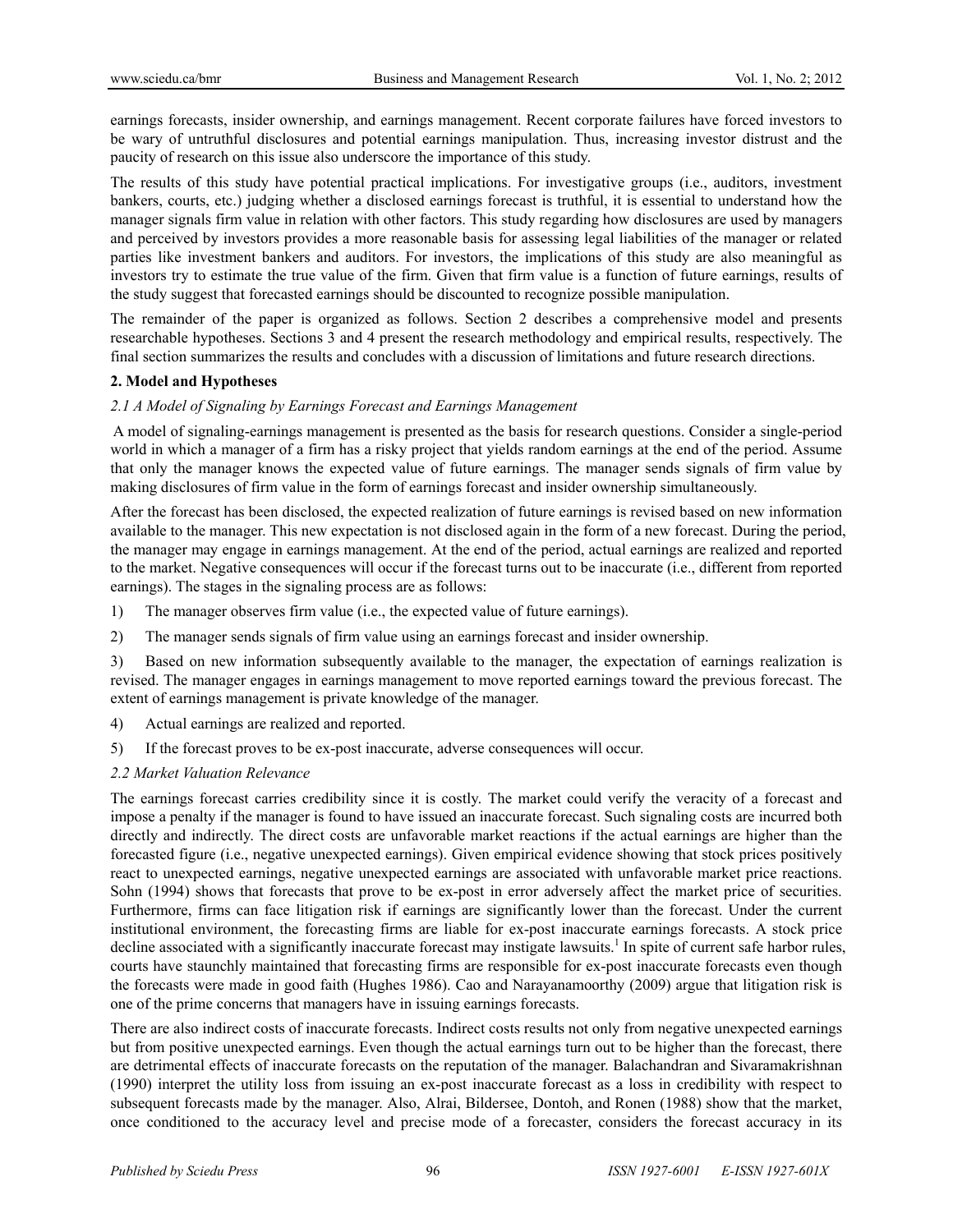interpretation of future forecasts. Recently, Graham, Harvey, and Rajgopal (2005) show that managers believe that missing an earnings target or reporting volatile earnings reduces the predictability of earnings, which creates uncertainty that investors and analysts dislike. This finding is suggestive of indirect signaling costs.

Lee (2004) finds that managers engage in income-increasing activities if actual earnings are expected to be lower than the forecast, while there are no systematic income-decreasing activities found in the opposite situation. Given this finding, one could argue that, from a non-signaling perspective, positive unexpected earnings are not a concern for managers since the market price movement is favorable. This seems to support the argument. However, that does not necessarily imply that there is no signaling cost associated with positive unexpected earnings. Even though the market reacts favorably, still there exist costs of favorably inaccurate forecast. If the former dominates the latter, Lee's finding is not necessarily supportive of the argument. Also, there is contrary evidence that managers also engage in income-decreasing earnings management. In another line of research, Rajgopal, Venkatachalam, and Jiambalvo (1999) show that 53.2% of their sample firms are found to have negative discretionary accruals.

Inaccurate forecasts damage the manager's reputation for accurately predicting future events. Since these damaging effects are of direct concern to the manager, clearly the manager has an incentive to reduce these signaling costs. In this situation as described in the model, managers have an incentive to exercise earnings management in order to manipulate (increase or decrease) reported earnings toward the forecasted figure.

These signaling costs make earnings forecast credible, and therefore the market reacts to the forecast. For insider ownership, the credibility comes from the manager's willingness to forego the benefits of diversification by retaining some ownership in the firm. The manager can hold more shares only when firm value (earnings) is higher.

As to insider ownership, based on the argument of Leland and Pyle (1977), it is also costly to hold as discussed earlier. Given their potential adverse consequences, earnings forecast and insider ownership carry credibility. Therefore, they have market valuation relevance (i.e., market reactions to the signals). Clarkson, Dontoh, Richardson, and Sefcik (1992), and Firth (1998) find that the variables have a positive impact on valuation. Thus, the following hypothesis is derived based on the above discussion:

H1: The market positively reacts to management earnings forecast disclosure and insider ownership retention.

### *2.3 Cost Aspect*

 Prior research has examined the benefit aspect of signaling models by focusing on the valuation impact of signaling devices. Like Li and McConomy (2004) and Fan (2007), this study examines the cost aspect of signaling with multiple signals, earnings forecast and insider ownership. However, this study addresses the cost aspect along with the market valuation aspect within a comprehensive picture including earnings management, value effect, and alignment effect (to be discussed below).

Given that there are two signals for one attribute, the manager is likely to signal firm value in an efficient manner with the least costly combination of the signals. In equilibrium, there is trade-off between the signals, such that an increase in one signal results in a decreased need for the other signal (Hughes, 1986). This trade-off is a key empirical implication of simultaneous signaling. As noted by Li and McConomy (2004), the substitution effect cannot be inferred directly from valuation aspect studies. The trade-off between the signals suggests the following hypothesis:

H<sub>2</sub>: The level of earnings forecast substitutes for that of insider ownership and vice versa.

Since earnings forecast and insider ownership are the signals of future earnings, the signaling costs depend on the actual earnings realization at the end of a given period. Understandably, since the market valuation is a positive function of the signals, if either signal is at its high level, the signaling cost is high. However, the signaling costs can be mitigated through manager's earnings management. This earnings management is performed in addition to substituting one signal for the other. Managers have been found to engage in earnings management to show a consistent pattern of earnings increases (Barth, Elliot, & Finn, 1999), avoid earnings decreases or losses (Hayn 1995; Burgstahler & Dichev, 1997), and to prevent actual earnings from deviating from their forecasts (Sohn, 1994; Lee, 1998). These studies suggest that with earnings management, the signaling costs can be mitigated.

With the use of earnings management, the manager is able to report earnings that are more consistent with the forecasted figure. Therefore, the signaling costs associated with the higher forecast figure or higher insider ownership level become less costly to the manager and therefore the manager can make greater use of these signals. The above discussion leads to the following researchable implications:

H3: Holding other variables constant, both the levels of earnings forecast and insider ownership positively affect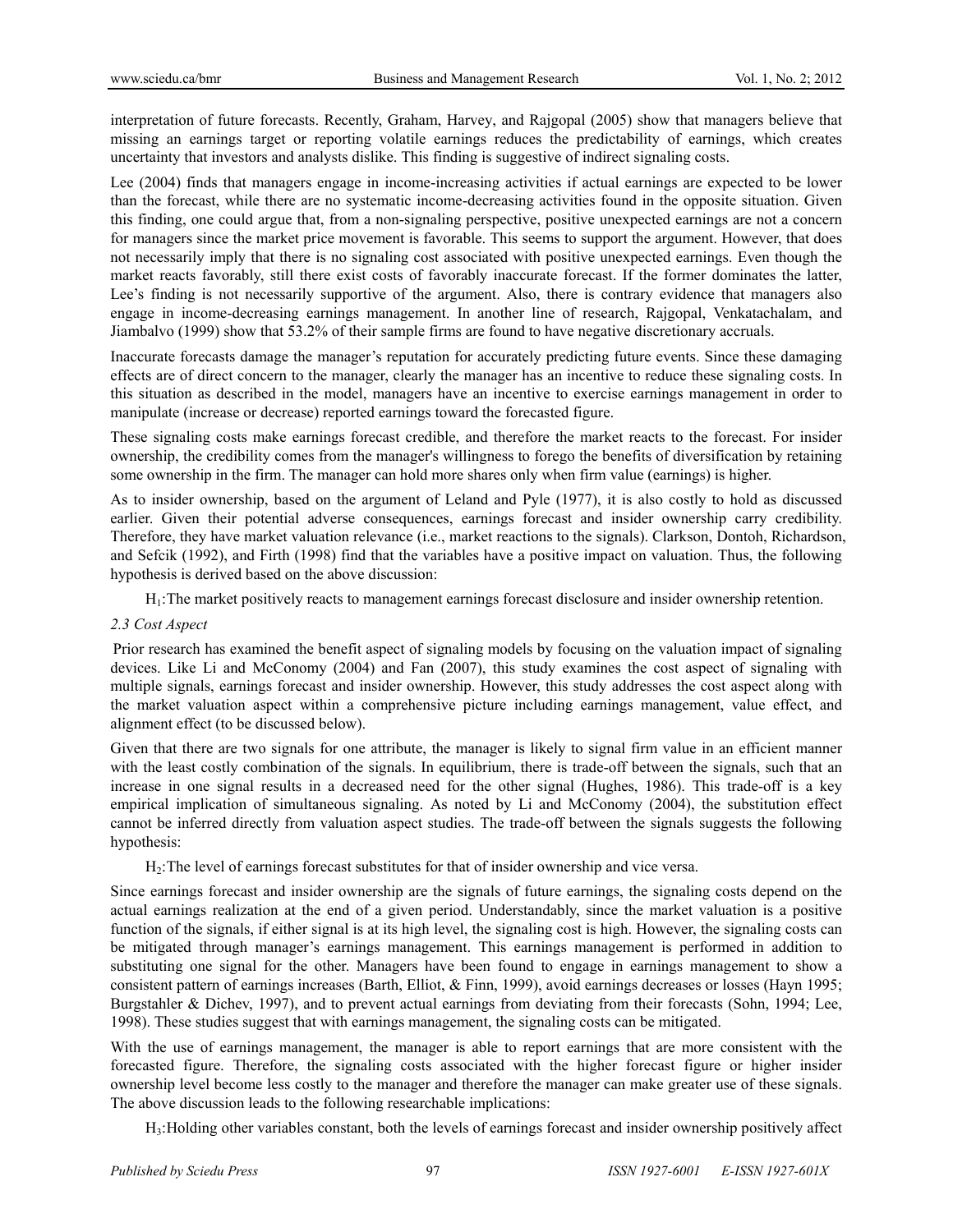the extent of earnings management.

# *2.4 Multiple Effects associated with Insider Ownership*

# 2.4.1 Alignment and Value Effects

While insider ownership can be a signal of firm value, there are other effects revolving around insider ownership. Jensen and Meckling (1976) predict that insider ownership affects firm value. They argue that the value of the firm increases as managers' stake in the firm's future earnings increases because larger managerial equity ownership helps to align the incentives of managers with those of outside shareholders, as managers bear direct wealth consequences from their decisions. This is the alignment effect. Morck et al. (1988) empirically confirm this prediction. This alignment effect must be differentiated from the signaling effect. The alignment effect pertains to the effect of insider ownership on firm value. Firm value is different from market valuation, which has to do with the signaling effect. Signaling is a process of revealing firm value to generate favorable market valuation. Although closely related to each other, the alignment effect has to be analyzed independently from the signaling effect within a comprehensive framework. This issue is first raised by Lee and Cho (2000).

The other effect to be considered is the value effect. Related to this issue is the study by Cho (1998). He raises the endogeneity issue of insider ownership, and shows that firm value determines insider ownership, not vice versa. His finding challenges the reported evidence of the alignment effect, which assumes insider ownership as an exogenous variable. Cho's finding is consistent with the argument by Demsetz and Lehn (1985) that the ownership structure is an endogenous outcome of the firm's competitive decision. Specifically, Cho shows that if firm value is higher, the manager keeps the higher portion of ownership to maximize his or her wealth. This value effect also has to be included in the analysis to distinguish it from the signaling effect.

Taken together, the findings of Cho and the results of previous studies lead to a suspicion that insider ownership and firm value may be interdependent. Therefore, the following prediction is tested for the alignment and value effects:

H4: Insider ownership positively affects firm value, and vice versa.

2.4.2 Alignment and Entrenchment Effects on Earning Management

The Jensen and Meckling's (1976) argument that managerial ownership can be used to align interests between managers and owners apply to income management. Managers tend to avoid opportunistic earning management if they hold high levels of ownership (i.e., alignment effect). In this situation, the effect of insider ownership on earnings management will be negative. However, Demsetz and Lehn (1985) and Morck et al. (1988) suggest that beyond a certain ownership level, increases in ownership may allow managers to gain sufficient power to resist control exercised by owners (i.e., entrenchment effect<sup>2</sup>) and result in a positive effect on earnings management. There have been several studies that explore the effect of ownership structure on earnings management. The results are mixed. Choi and Seo  $(2008)^3$  and Huang et al. (2012) report a negative effect, while Al-Fayoumi et al. (2010) show a positive effect. Depending on which effect dominates, the sign of the direction will be determined. Therefore, this issue is purely an empirical question. Thus, no hypothesis is presented.

# 2.4.3 Comprehensive Picture

Management earnings forecast and insider ownership can be used as firm value signals. However, a number of relating effects revolve around the two signals (i.e., signaling, earnings management, alignment, and value effects). Therefore, it is necessary to separate the signaling effect from other effects. This separation can be done only within a comprehensive framework of analysis. Since these effects occur simultaneously, any individual effect can be analyzed within the framework (comprehensive picture).

Figure 1 depicts the effects to be studied in this research. The figure shows signaling-related links such as the signaling, the substitution effect and earnings management for cost reduction and non-signaling value, alignment, and entrenchment effects by showing directions of causality.

# **3. Data**

# *3.1 Sample Selection and Earning Forecasts Data*

The sample initially consists of 628 earnings forecasts that were randomly selected from the Dow Jones News Retrieval Service for the period of 2005 to 2008. To be included in the sample, forecasts should be attributed to corporate officials, and they should be point estimates (rather than range estimates). Among those, 305 observations are eliminated because they lack sufficient information needed to compute firm value or estimate earnings management or have incomplete data on stock prices, or insider ownership. As a result, the final sample contains 323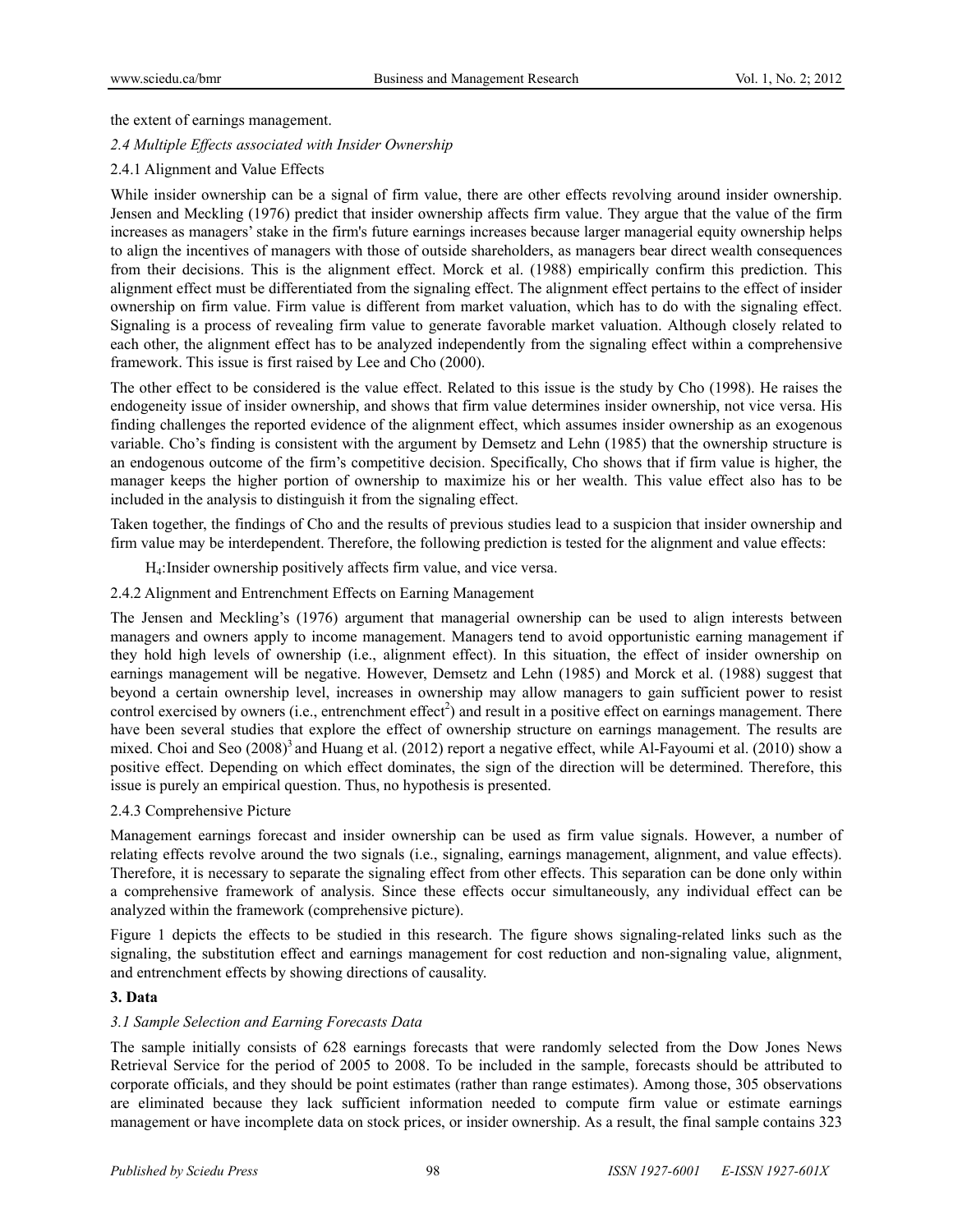firms. For descriptive statistics of the data used in this study, Table 1 provides summary statistics of the sample firms.

#### *3.2 Measurement of Key Variables*

Stock prices represent the market valuation. The stock price data of forecasting firms are obtained from the CRSP tapes. The insider ownership variable is proxied by the percentage of voting stock owned by the company's officers and directors. The ownership information is obtained from *Compact Disclosure*, *The Value Line Investment Survey, Standard and Poor's Corporation Records,* and proxy statements. The measure of firm value is Tobin's Q, which is defined as the ratio of market value of the firm compared to replacement cost of assets.<sup>4</sup> The Tobin's Q measure is computed by the algorithm proposed by Lindenberg and Ross (1981).

#### *3.3 Measure of Earnings Management*

Earnings management can be achieved in various ways such as through the use of accruals, changes in accounting methods, and changes in capital structure. The ideal research design would enable the researcher to observe the set of feasible accounting choices available to managers in order to assess whether their ultimate decisions resulted in higher or lower income than would otherwise have been reported. Since the earnings figure that would have been reported without manipulation is not directly observable, a surrogate variable for the extent of income manipulation should be developed.

A number of models for detecting earnings management have been proposed. Dechow, Sloan, and Sweeney (1995) evaluate the performance of early models and conclude that the Jones (1991) model as modified by them exhibits significant improvement over the early models as to power of detecting earnings management. This modified Jones model has been widely used to date (e.g., Huang et al., 2012) in the relevant literature. However, the model is criticized for misspecification for firm-periods experiencing nonrandom performance.

Kothary, Leone, and Wasley (2005) propose a performance- and industry-matching approach between the sample and non-sample firms. This method greatly improves model specification and power over the traditional discretionary accrual approaches including the modified Jones model. More recently, Stubben (2010) and Dechow, Hutton, Kim, and Sloan (2012) note that the performance matching procedures suffer a substantial loss in power, especially in detecting expense manipulation. They propose a revenue-based model and approach that incorporates accrual reversals, respectively. These models are shown to be significantly superior to the model of Kothary et al. in terms of test power and specification.

Given that the sample firms in this study are not initial public offering or seasoned equity offering firms, ones that is subject to accounting-related SEC enforcement actions, etc., there is no reason to believe that the sample of this study is a nonrandom one experiencing nonrandom (extreme) performance. The modified Jones model performs well with nonrandom samples.<sup>5</sup>

The data collected for this study do not include those for a potential control group (non-forecasting firms) making matching, suggested by Kothary et al. (2005), not feasible. Also, it is noted that the improved models by Stubben  $(2010)$  and Dechow et al.  $(2012)$  are proposed only very recently.<sup>6</sup> Given the prevalence of the modified Jones model (Dechow et al., 1995), its appropriateness for this study, and other issues noted above, this study uses the model to estimate the discretionary accrual as the proxy for earnings management.

The discretionary accrual is defined as the estimated error term of the following regression:

$$
TA_{jt}/A_{j t-1} = \alpha_j [1/A_{t-1}] + \beta_{1j} [(\Delta RV_t - \Delta REC_t)/A_{t-1}] + \beta_{2j} [PPE_{jt}/A_{j t-1}] + \varepsilon_{jt}
$$
\n(1)  
\nwhere:

*TA<sub>it</sub>* = total accrual in year t for firm j measured as  $[\Delta$ Current Assets  $_{it} - \Delta$ Cash  $_{it} - \Delta$ Current Liabilities  $_{it}$ – Depreciation and Amortization Expense  $_{it}$  for changes from year t-1 to t or year t for firm j;

- $A_{i,i-1}$  = total assets in year t-1 for firm j;
- $\Delta RV_{it}$  = revenues in year t less revenues in year t-1 for firm j;
- $\Delta$ *REC*<sub>t</sub> = net receivable in year t less net receivable in year t-1 for firm j;
- *PPE*  $_{it}$  = gross amount of property, plant, and equipment in year t for firm j;
	- $\varepsilon_{it}$  = error term in year t for firm j (interpreted as discretionary accruals);
	- $t = 1, 2, ..., T_i$  (T<sub>i</sub> is the last year of time-series of available data), and;
	- *Δ* = Change.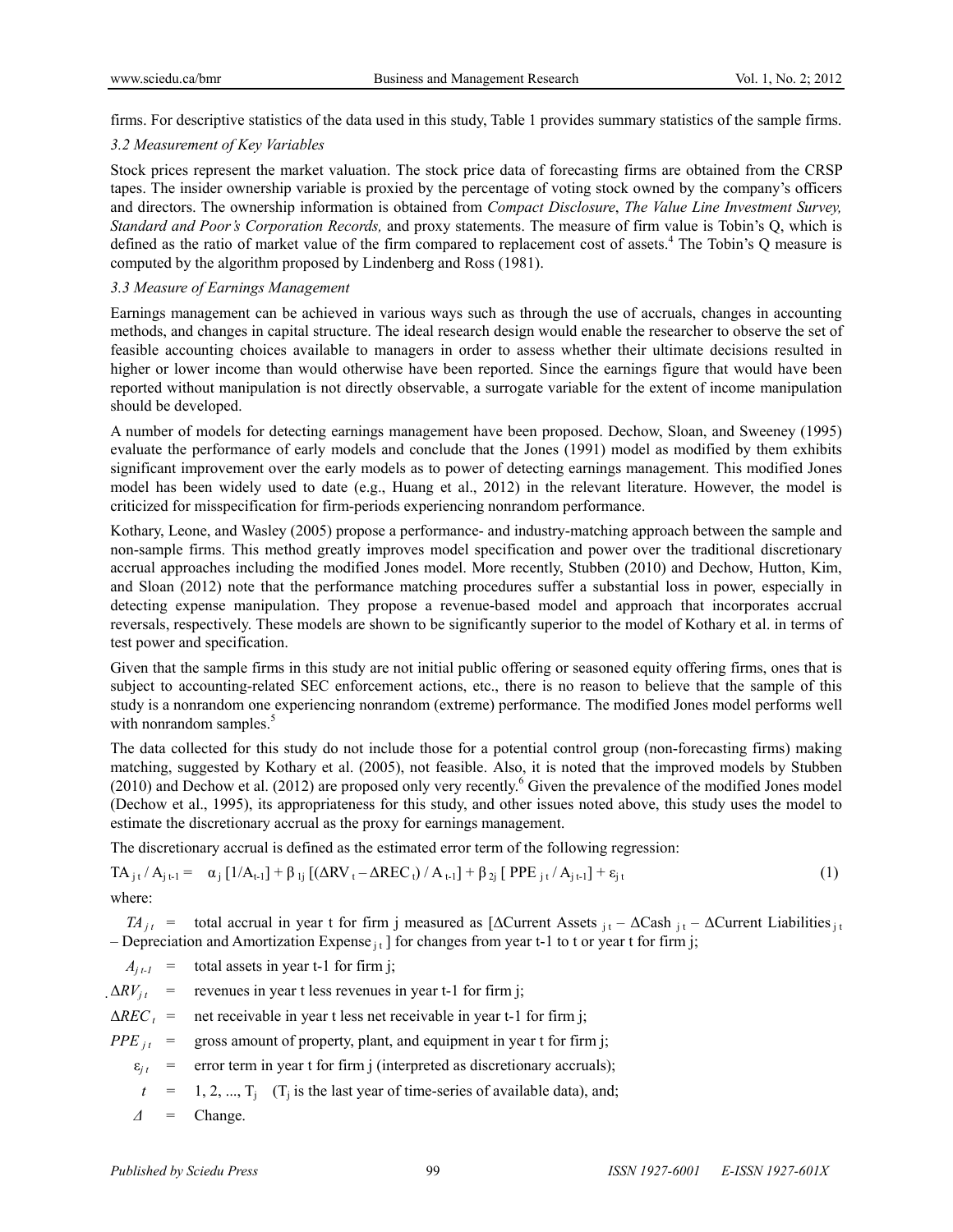For each firm, the model is estimated using the longest time series of available annual data. Firms that have less than nine observations are deleted from the analysis. The summary statistics of  $\alpha_i$ ,  $\beta_{1i}$ , and  $\beta_{2i}$  are reported in Table 2. As expected, the average estimated coefficient of property, plant and equipment is negative. The property, plant, and equipment term is related to an income-decreasing non-discretionary accrual (i.e., depreciation expense). The average estimated coefficient of change in revenue, net of change in accounts receivable, is not as obvious.

The test of the hypothesis is performed using estimated errors of the above equation,  $e_{it}$ s. The following procedures are employed for each firm. First, the estimated error for the forecast disclosure year ( $t = F$ ),  $e_{jF}$  is computed. Also, an estimated standard deviation, s ( $e_i$ ), is calculated using the time-series  $t = 1, ..., T_i$ , and the estimated error is scaled by the estimated standard deviation to obtain the following standardized error:

$$
V_{jF} = e_{jF} / s (e_{jt})
$$
 (2)

A positive (negative) standardized error,  $V_{IF}$ , implies that firm j uses accruals to increase (decrease) reported earnings of year F for which an earnings forecast has been previously disclosed.

#### **4. Empirical Specification and Results**

#### *4.1 Simultaneous Equation Regression Analysis*

As discussed in Section 2 and shown in Figure 1, there are possible mutual effects among the variables. For example, insider ownership is not exogenously given. It can be a function, as well as, a determinant of firm value. To address this interdependency (endogeneity or simultaneity) issues, a simultaneous equation system is used for analysis. The simultaneous equation system also makes it possible for this study to address efficient signaling by examining the substitution effect between the two firm value signals.

An ordinary regression setup would treat "independent" variables as exogenously given. To the extent that the independent variable is endogenously determined, the ordinary regression yields biased and inconsistent coefficients and the observed relation may be spurious. In addressing the direction of causality, the simultaneous equation approach takes interdependency into consideration. This procedure makes it possible to avoid a false attribution of causality and misinterpretation of the relation between the variables of interest.

The simultaneous equation system analyzes possible reciprocal relationships among insider ownership, earnings forecast, market valuation, and firm value. The equation system is similar to the one used by Cho (1998) and Lee and Cho (2000). Table 3 summarizes the hypotheses to be tested under the simultaneous equation system (equation 3 below) and the predicted effects. It also includes non-hypothesized effects. To test the hypotheses and explore other effects, the following simultaneous equation system is estimated based on the two-stage least squares (2SLS) method:

|                   |                                     | $MV_i$ = f <sub>1</sub> (FCT, OWN, <i>AUD</i> )                                                                                      |     |
|-------------------|-------------------------------------|--------------------------------------------------------------------------------------------------------------------------------------|-----|
|                   |                                     | $\text{FCT}_i = f_2(Q, \text{OWN}, \text{ACC}, \text{VOL})$                                                                          |     |
|                   |                                     | $OWN_i = f_3(Q, FCT, VOL, LIQ)$                                                                                                      |     |
|                   |                                     | $ACC_i = f_4 (OWN, FCT, VOL, LEV, AUD)$                                                                                              |     |
|                   |                                     | $Q_i$ = f <sub>5</sub> (OWN, <i>LEV, ASS</i> )                                                                                       | (3) |
| where for firm j, |                                     |                                                                                                                                      |     |
| MV                | $=$                                 | market price (per share) of stock on the earnings forecast date                                                                      |     |
| FCT               | $\hspace*{0.4em} = \hspace*{0.4em}$ | management earnings forecast in terms of earnings per share                                                                          |     |
| <b>OWN</b>        | $=$                                 | insider ownership percentage                                                                                                         |     |
| Q                 | $\hspace{1.6cm} = \hspace{1.6cm}$   | Tobin's Q                                                                                                                            |     |
| $ACC =$           |                                     | earnings management measured by discretionary accrual, $V_F$ in equation 2.                                                          |     |
| AUD               | $=$                                 | auditor quality (Big Four = 1; Non-Big Four = 0)                                                                                     |     |
| VOL               | $\hspace*{0.4em} = \hspace*{0.4em}$ | standard deviation of changes in profit rate, where profit rate is profit before extraordinary items /<br>replacement cost of assets |     |
| LIQ               |                                     | $=$ cash flow (after-tax income + amortization) / replacement cost of assets                                                         |     |

- 
- LEV  $=$  financial leverage ratio computed as debts / assets
- ASS = logarithm of replacement cost of assets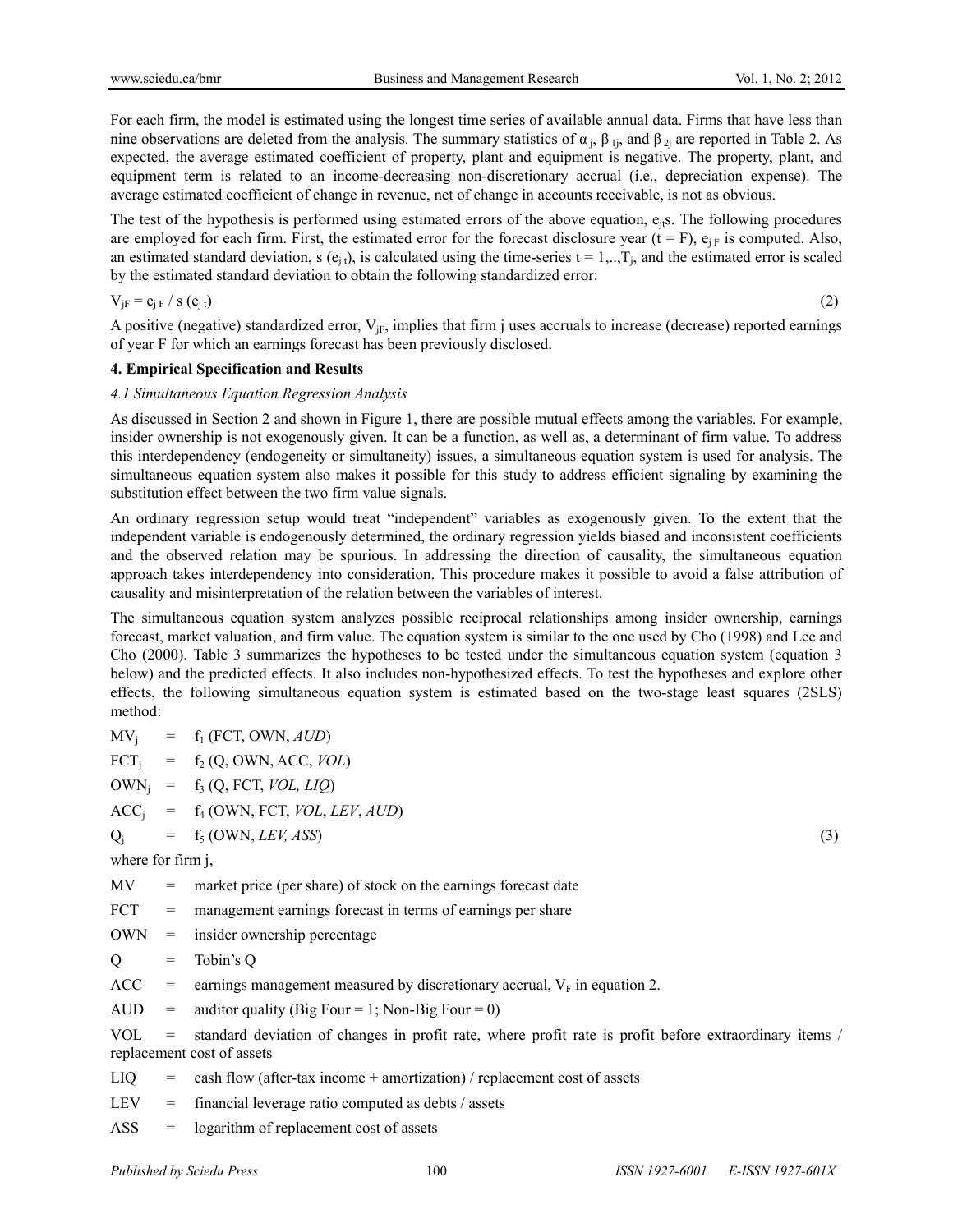The equation system also includes several variables to control possible effects on the dependent variables. In the market valuation  $(f_1)$  and earnings management  $(f_4)$  equations, AUD (auditor quality) is included. Regarding  $f_1$ , since high-quality (Big Four) auditors provide more assurance to accounting numbers of client firms, the market reacts more favorably to firms associated with these auditors (Datar et al., 1991; Feltham et al., 1991). There have been several studies reporting that high-quality auditors increase deterrence of income management (Becker, Defond, Jiambalvo, & Subramanyam, 1988; Kanagaretnam, Lim & Lobo, 2010). To control the effect, AUD is included in f<sub>4</sub>.

VOL (volatility) is included in the forecast  $(f_2)$ , ownership  $(f_3)$  and earnings management  $(f_4)$  equations. In  $f_2$ , it controls for the effect that managers tend to understate the forecast if the earnings volatility is high (risky). In f<sub>3</sub>, it controls for the possibility that high firm-specific uncertainty affects the level of insider ownership either positively (for monitoring) or negatively (risk-aversion).<sup>7</sup> In  $f_4$ , VOL controls the documented tendency of firms to strategically issue earnings forecasts (Cao & Narayanamoorthy, 2009) or manage earnings to lessen signaling costs (Lee, 2004).

ACC (discretionary accrual) is included in  $f_2$ , since earnings management to a greater extent naturally leads to higher earnings forecast. LIQ (liquidity) is included in f<sub>3</sub>, since high liquidity allows managers to use internal funds and thus affects insider ownership stake. In  $f_4$  LEV (financial leverage ratio) is included as a control for the tendency of firms to manage earnings to loosen debt covenant constraints (DeFond & Jiambalvo, 1994). In  $f<sub>5</sub>$  also, LEV serves as an instrument to control for the possibility that financial leverage affects firm value (McConnell & Servaes, 1995). ASS (assets) is included also in  $f_5$  to control for a potential size effect.<sup>8</sup> Unobservable intangible assets affect firm value. The ASS variable, which may be correlated with intangible assets (Morck et al., 1988), serves to control for the above effect.

# *4.2 Non-Monotonicity Issue and Piecewise Specification of Insider Ownership*

There are some studies that report the effect of insider ownership may not be monotonic. Stultz (1988) argues that insider ownership positively affects firm value at low levels but, due to the entrenchment effect, the effect of insider ownership becomes negative at fairly high levels. That is because managers obtain enough power to resist monitoring and control by owners and make decisions to maximize their own benefits at the expense of stockholders (Fama & Jensen, 1983; Gibbs, 1993). Morck et al. (1988) further argue that additional increase in ownership will cause reconvergence of interests because as managers hold greater levels of ownership, they effectively become owners and act in the best interest of owners. These non-monotonic effects are empirically supported by Morck et al. and McConnell and Servaes (1995). Also, ownership structure may affect the extent of earnings management differentially. In another line of research, Koh (2003), among others, finds that institutional ownership<sup>9</sup> affects earnings management positively at low ownership levels and negatively at high levels.

Given potential non-monotonic effects of insider ownership, the simultaneous equation model uses a piecewise specification when insider ownership is entered as an independent variable. This piecewise regression is useful when different effects of an independent variable are expected in different ranges. Insider ownership is entered as three separate variables for three ownership ranges. Considering the argument of Mork et al. (1988), three ranges are used rather than simple high and low ranges in many studies. Based on the model by Cho (1998) and Lee and Cho (2000), the following three insider ownership variables are defined using 5% and 25% as break points determining the three ranges.

|  | OWN1 = $\alpha$ , if $\alpha \leq 5$      |     |
|--|-------------------------------------------|-----|
|  | 5, if $\alpha$ > 5                        |     |
|  | OWN2 = $0, \text{ if } \alpha \leq 5$     |     |
|  | $\alpha$ - 5, if $5 < \alpha \leq 25$     |     |
|  | OWN3 = $0, \text{ if } \alpha \leq 25$    |     |
|  | $\alpha$ - 25, if $\alpha$ > 25           | (4) |
|  | where, $\alpha$ = insider ownership (OWN) |     |

The rationale for 5% and 25% breakpoints is provided by Morck et al. (1988). 5% represents a focal stake beyond which ownership is no longer negligible and is a point of mandatory public disclosure of ownership required by the Securities and Exchange Commission. 25% is considered as the ownership level beyond which a hostile bid for the firm cannot succeed.

#### *4.3 Results*

The results of the simultaneous equation regression analysis are shown in Table 4. In interpreting the regression results, an estimated coefficient is considered strongly significant if the associated *p*-value is less than or equal to 5%. The 10% significant level is associated with a *weakly* significant effect of the variable in question. This weak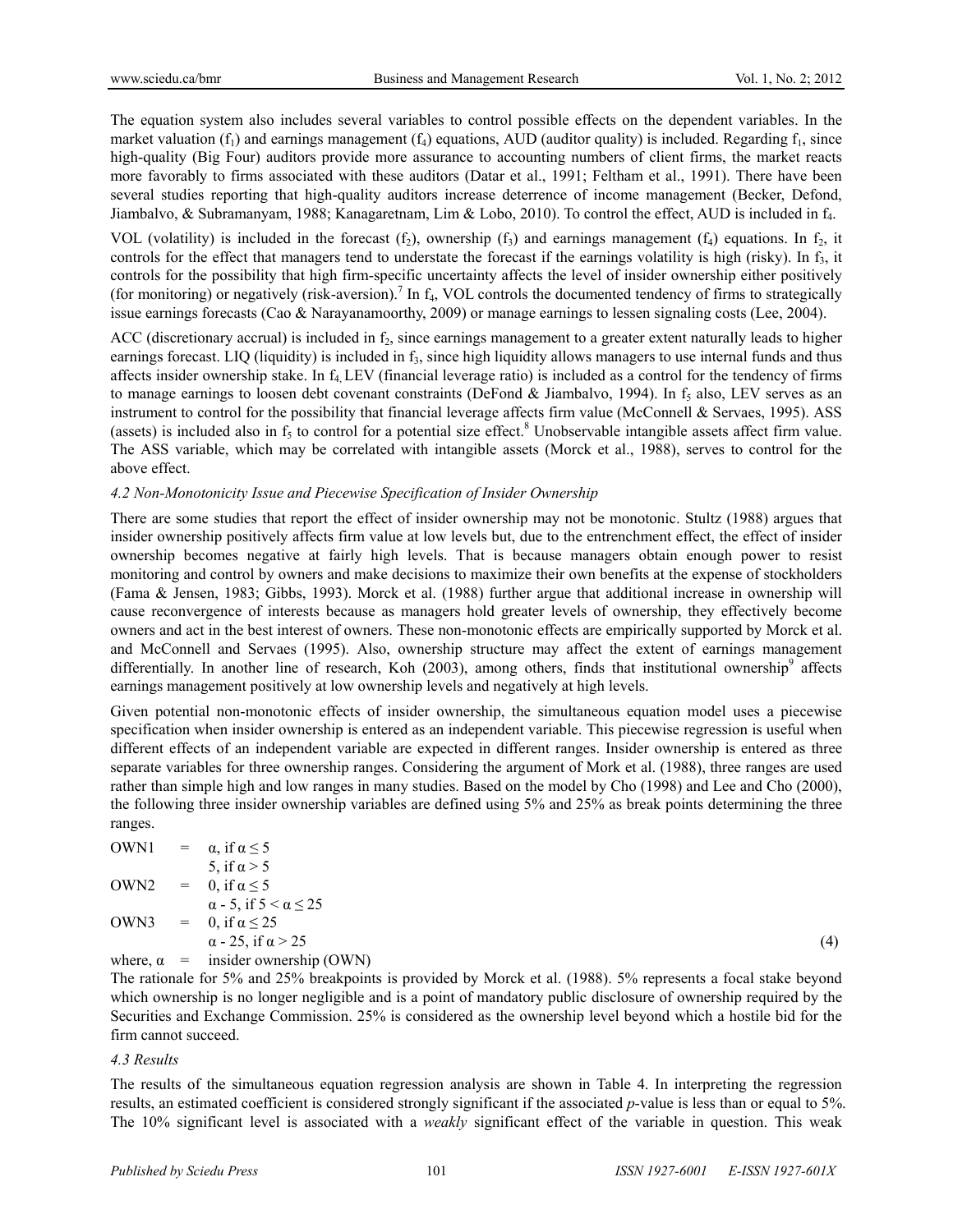significance level is interpreted as no effect unless there is some additional evidence. The interpretational issue arises especially with the piecewise insider ownership variable. If the effect of insider ownership is strongly significant in one range and weakly significant in another range, it is interpreted to be sufficiently significant to confirm the effect or hypothesis in question.

# 4.3.1 Market Valuation

In the first column of the table, the results of the market value regression  $(f_1)$  are presented. The results show that both management earnings forecast and insider ownership have positive effects on market valuation. The effect of earnings forecast is significant at the 5% level. The insider ownership variable is shown to positively affect market valuation at low and middle ranges (OWN1, OWN2). Although positive, the effect becomes insignificant in the high range. These results generally confirm the signaling effects of the two variables. Thus, hypothesis 1 is supported. These results are consistent with those reported by Clarkson et al. (1992). The confirmed signaling effects indicate that the two variables have market value relevance.

In equations  $f_2$  and  $f_3$ , it is confirmed that firm value (Q) also significantly affects earnings forecast and insider ownership. This suggests with other things constant firms with higher values issue more favorable earnings predictions and hold a higher level of insider ownership, which in turn result in greater market valuation.

#### 4.3.2 Substitution Effect

The substitution effect between the two signaling variables is confirmed in the columns for equations  $f_2$  and  $f_3$ . As expected, in  $f_2$ , insider ownership is shown to have a negative effect on the earnings forecast disclosure at the  $5\%$ level in the low range and 10% in the middle range of ownership, although insignificantly positive in the high range. Also, in  $f_3$ , the effect of the forecast variable is shown to be significantly negative at the 5% level. Thus, it is confirmed that there is tradeoff between insider ownership and management earnings forecast as two competing variables simultaneously used for firm value in a signaling cost-minimizing manner. Thus hypothesis 2 is generally confirmed. This result is consistent with those reported by Li and McConomy (2004).

#### 4.4.3 Earnings Management

The effects of management earnings forecast and insider ownership on the magnitude of earnings management are reported in the  $f_4$  column. The earnings forecast variable is shown to have a significantly positive effect at the  $5\%$ level. This suggests that the higher the earnings forecast is, to the greater extent managers exercise earnings management to mitigate signaling costs. Chaney and Lewis (1995) provide explanations regarding this result.

The effect of insider ownership is insignificant in low and middle ranges. Only in the high range, it is significantly negative. Therefore, hypothesis 3 is partly supported only for the effect of earnings forecast. As discussed, there are also other non-signaling effects of insider ownership on earnings management. Therefore, this particular result is interpreted later along with other effects.

# 4.3.4 Value and Alignment Effects

The reciprocal relationships between insider ownership and firm value are observed in equations  $f_3$  and  $f_5$ . In the insider ownership regression  $(f_3)$ , Tobin's Q is shown to be an important determinant of insider ownership. The coefficient of Q is positive at the 5% level. The results suggest that managers in firms with higher firm value hold a larger fraction of shares. In the firm value regression  $(f_5)$ , the positive effect of insider ownership on firm value is weakly significant only in the middle range and insignificant elsewhere. Therefore, it is confirmed that firm value determines insider ownership, but not vice versa. Thus, hypothesis 4 is partly supported. Consistent with Demsetz and Lehn (1985) and Cho (1998), the results show that insider ownership is endogenously determined by firm value and it is not an exogenous factor of firm value.

# 4.3.5 Alignment or Entrenchment Effect on Earnings Management

The estimated coefficient of OWN in  $f_4$  shows combined effects of insider ownership, signaling cost reduction, alignment, and entrenchment effects on earnings management. While the signaling and entrenchment effects predict a positive coefficient, the alignment effect is associated with a negative sign. The resulting coefficient depends on which effect dominates. The estimated coefficient is insignificantly positive in low and middle ranges and significantly negative in the high range. Therefore, signaling cost reduction and entrenchment effects are not supported while the alignment effect is confirmed only at high levels of insider ownership. The results do not necessarily suggest that the signaling cost reduction or entrenchment effects are not present. They may have been partially offset by the alignment effect. However, it can be confirmed that the alignment effect is dominantly present at high insider ownership levels, suggesting that insider ownership, at its high levels, can mitigate managers'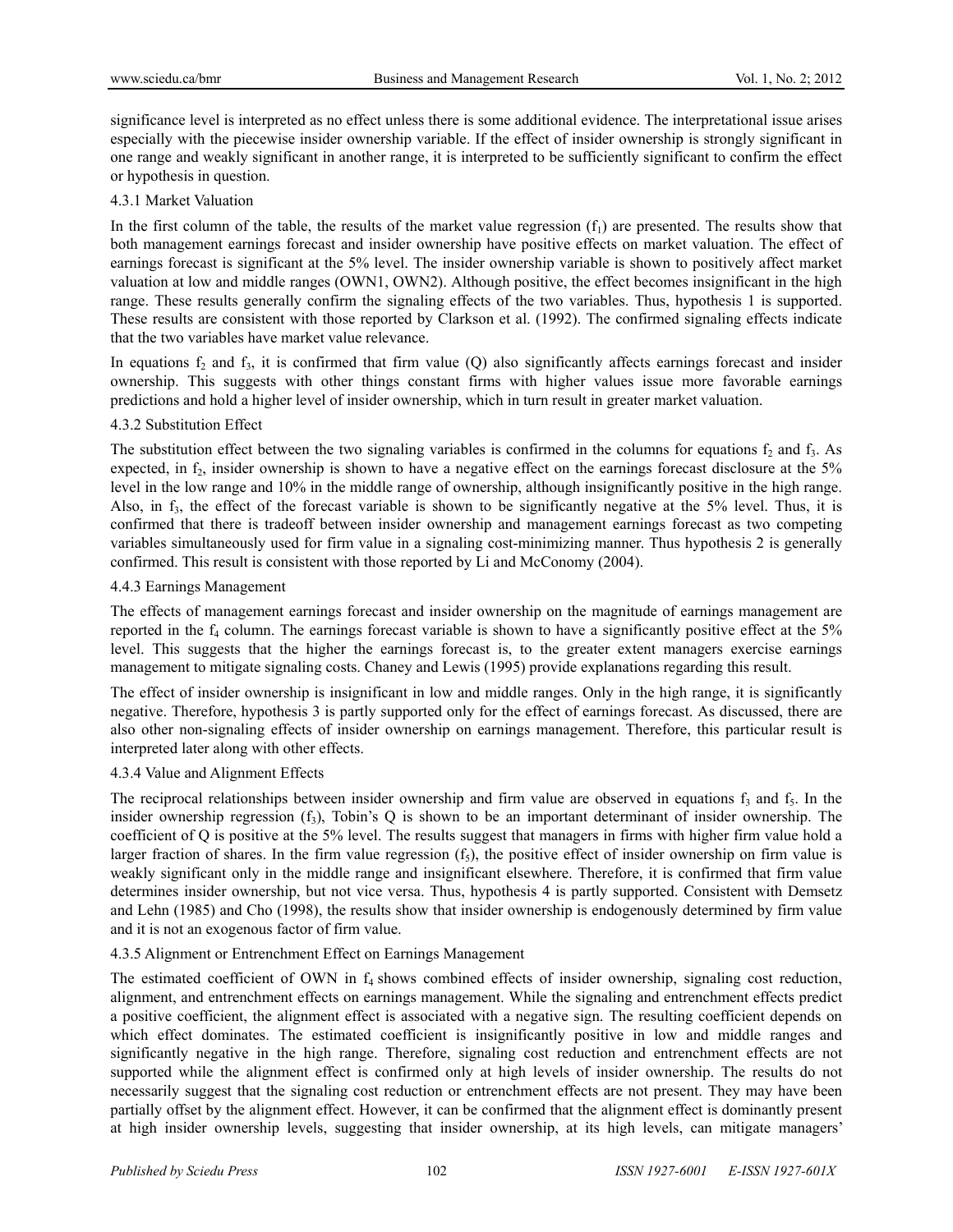opportunistic earnings management behavior. In section 4.4, the issues revolving around insider ownership are revisited.

# 4.3.6 Other Non-Hypothesized Effects

In f<sub>2</sub>, the effect of ACC (earnings management) on earnings forecast is shown to be significantly positive. Also the results show firm value significantly affects earnings forecast in a positive manner. These two effects are observed as expected. In the simultaneous equation analysis, the effects of the control variables are also examined. In equation  $f_1$ , the effect of AUD (audit quality) on market valuation is positive. However, its effect is only weakly significant. Therefore, the effect of the auditor quality is not confirmed. The effects of VOL (volatility) in equations  $f_2$  and  $f_4$  are significant at 10%. Thus, only weak support is given to the arguments that volatility affects management earnings forecast and that firms manage earnings to a greater extent when volatility is greater.

Among other control variables, only LEV (financial leverage) in equation  $f_4$  and ASS (assets) in equation  $f_5$  are shown to have some significant effects. The results suggest that financial leverage only weakly affects the extent of earnings management. However, assets have a strong positive effect on firm value. Other control variables, VOL (volatility) and LIQ (liquidity) in equation  $f_3$  and LEV (financial leverage) in equation  $f_5$ , are all shown to have insignificant effects.

# *4.4 Alternative Testing Approaches for Robustness Check*

The reported results do not confirm the *signaling* cost reduction effect of insider ownership in equation  $f_4$ . Regarding the influence on earnings management in the same equation, while the alignment effect is confirmed in the high range of insider ownership, the entrenchment effect is not supported. It should be noted that the coefficient of insider ownership can also represent *non-signaling* alignment and entrenchment effects. Furthermore, in equation f<sub>5</sub>, the effect of insider ownership on firm value is not confirmed. Given that there are several effects revolving around insider ownership, further analysis is desirable to better interpret the results. It is also desirable to ensure that reported results are not changed depending on the research methodology employed. Additional tests are performed with an alternative model specification, different set of breakpoints, division of the sample according to growth opportunity, and exclusion of outliers.

# 4.4.1 Alternative Model Specifications

Following the majority of studies, insider ownership is included in the regressions as a single variable. The assumption associated with this specification is that the effect of insider ownership on other variables is uniform regardless of the level of ownership. Table 5 reports the results of this robustness test. Given that the focus of further analysis is on insider ownership as a determinant of earnings management and firm value, the results are reported for those effects only. The results on market valuation relevance  $(f_1)$ , substitution effects  $(f_2)$ , cost reduction effect of earnings forecast  $(f_3)$  and value effect  $(f_3)$  are confirmed again and they are qualitatively equivalent to those in Table 4.

The top panel of Table 5 shows the effect of insider ownership as the determinant of earnings management. The results under piecewise specification 1 are the reproduction of the original results in Table 4, and they are provided for comparison purposes. Under non-piecewise specification, it is shown to have no significant effect. The results with the original specification suggest that in both low and middle ranges, insider ownership has no significant effect with significantly negative effect present only in the high range.

In the bottom panel, the effect of insider ownership on firm value is reported. The non-piecewise specification shows that its effect is not significant. The reported effect with the new piecewise specification is also similar to that with the original specification in that, generally, there is no significant effect present to affect firm value.

Overall, the reported results are sufficiently robust, which indicate that they are not sensitive to model specifications. The comparison between piecewise and non-piecewise specifications enables one to infer advantages of using the piecewise specification. In both equations, OWN (non-piecewise) shows no significant effect. However, piecewise specifications can detect some significant effects in some ranges.

# 4.4.2 Different Breakpoints

To examine a possible effect of different breakpoints on the outcome, a different set of breakpoints is used to redefine the three ownership variables. As noted, the results in table 4 are based on breakpoints of 5% and 25%. Since there are no established rules in choosing the breakpoints, this study also use the statistical grid search technique employed by Cho (1998).<sup>10</sup> Following the method, two breakpoints of 9% and 37% are identified.

With the new breakpoints, the results on market valuation relevance  $(f_1)$ , substitution effects  $(f_2)$ , cost reduction effect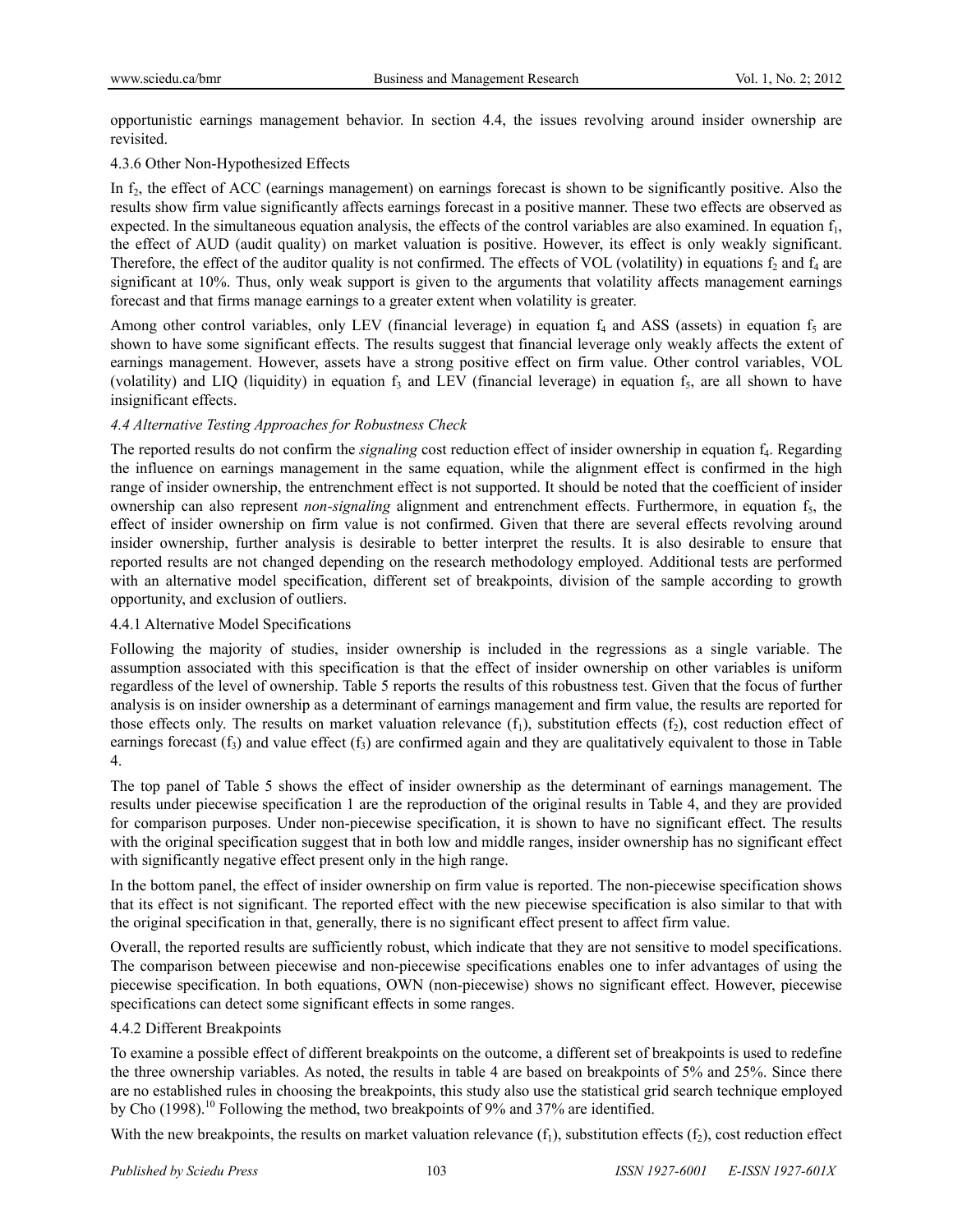of earnings forecast  $(f_3)$  and value effect  $(f_3)$  are confirmed once again and they are qualitatively equivalent to those in Table 4. The results relating to equations  $f_4$  and  $f_5$  are shown in Table 5 under piecewise specification 2. The new results are qualitatively similar in that the signs and significance levels of relevant coefficients are comparable between the original and alternative piecewise models. It is reconfirmed that the signaling cost reduction and non-signaling entrenchment effects are not present and the non-signaling alignment effect operates only at the high ownership range.

4.4.3 Different Growth Opportunities and Outlier Effect

An examination is performed on the possibility that the simultaneous regression results are sensitive to different effects of debt on firm value with different growth opportunities. McConnell and Servaes (1995) find that firm value is negatively (positively) related to debt for high (low) growth firms. For exploring this possibility, sample firms are divided into two groups and the simultaneous equation regression is estimated for each group.<sup>11</sup> The regression estimates for all variables remain qualitatively similar to those reported in Tables 4 and 5. Therefore, the results are not reported.

Finally, the analysis is performed with 57 firms excluded that belong to the top 5% in any categories among market value, earnings forecast, insider ownership, earnings management, and firm value measures. The regression results are qualitatively similar again, suggesting that there is no influence of the potential outliers on the inferences from the simultaneous regression analysis.

Taken together, all of the above robustness tests confirm the validity of the reported results in that they are not sensitive to the research methodology used.

# **5. Discussion and Conclusion**

# *5.1 Summary and Discussion*

Financial market signaling is a process of revealing manager's private information about firm value to the market. Since signals are costly to use, they carry credibility. Therefore, the market reacts favorably in valuing securities with good signals. The manager of a firm can signal firm value by using direct disclosure of expected earnings and insider ownership retention simultaneously. This study examines the signaling effect of these two variables in two aspects: market valuation and signaling cost. Based on a comprehensive framework, both signaling and non-signaling effects (value, alignment, and entrenchment effects) are examined at the same time. Previous studies have not distinguished the signaling and non-signaling aspects.

The empirical results suggest that the market positively reacts to earnings forecast disclosure and insider ownership (signaling effect). Also, it is shown that earnings forecast substitutes for insider ownership (substitution effect). The study also finds that earnings forecast positively affects the extent of earnings management to reduce signaling cost (signaling cost aspect), while insider ownership does not. In addition, the results show that insider ownership also possesses non-signaling effect in that firm value positively affects insider ownership (value effect).

However, insider ownership is not found to significantly affect firm value either positively or negatively. Also, insider ownership is found to lessen the extent of earnings management only at high ownership levels (alignment effect). The reported results are sufficiently robust in that they are not qualitatively changed depending on the methodology employed.

It is not clear whether insider ownership affects firm value. Agency theory suggests that an increase in ownership either more closely aligns the interests of the manager and shareholders to positively affect firm value or makes managers entrenched to decrease firm value. In related studies, the empirical results are mixed. The alignment and entrenchment effects are reported by Morck et al. (1988) and Lee and Cho (2000) for initial public offering firms. For seasoned firms, Cho's (1998) findings suggest that the effect of insider ownership predicted by agency theory does not exist. There is no *a priori* reason to believe that agency problems are resolved for initial public offering firms through insider ownership, but not for seasoned firms. It could be conjectured that the extent of information asymmetry is different for seasoned and IPO firms and that might affect the results. This issue could be rigorously addressed in future research.

# *5.2 Limitations and Possible Future Extensions*

Some limitations on research methodology should be noted for future improvement. Future extensions of this research may address the following issues. It is suggested that forecasting firms systematically engage in earnings management in order to move reported income towards the forecasted figure. Managers will engage in earnings management to report earnings close to the previous forecast, if actual income is expected to be lower than the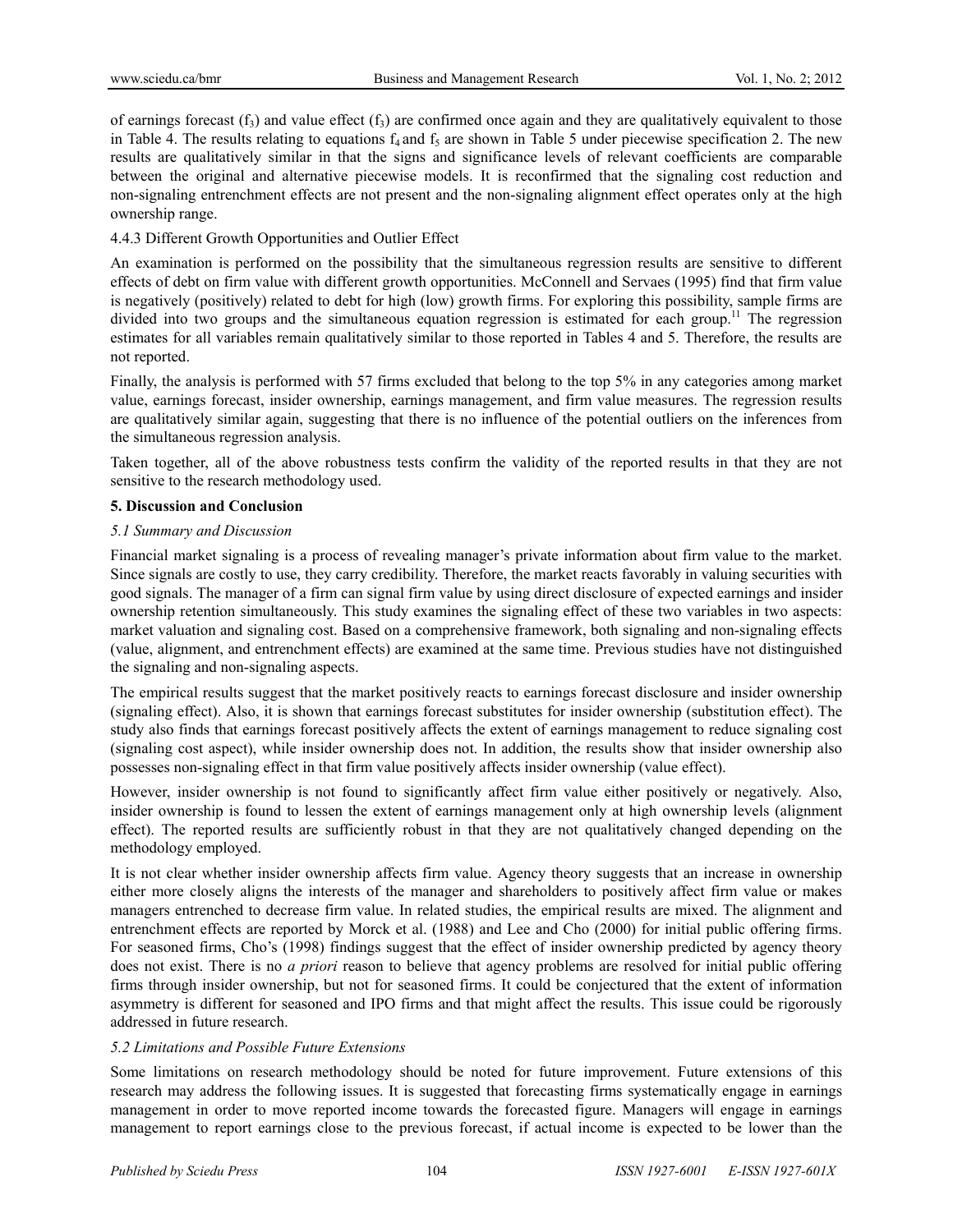forecast (bad news). In this situation, signaling costs are reduced by earnings management. However, when actual earnings are expected to exceed the previous forecast (good news), it is of interest to investigate if managers will systematically decrease earnings towards the forecasted value in order to reduce indirect signaling costs as discussed in section 2. Empirical evidence is mixed in this regard. Even if managers do not engage in earnings management in this situation, the observed effects are the combined effects of favorable market price reactions and negative impact on the manager's perceived ability to provide accurate forecasts. If they are not properly separated, the result is inconclusive in this situation. The asymmetrical situations may require the division of the sample into two groups, good news and bad news categories. For each group, the implications of accruals (earnings management) to other variables can be examined separately. Possibly, the effects of accruals on earnings forecasts and insider ownership are different for different groups.

As to the measurement of earnings management, this study uses the modified Jones model. Several studies propose improved earnings management detection models in terms of specification and power especially for nonrandom samples. Given that the sample in this study can be considered random, the model used in this study works sufficiently well. However, new approaches such as Kothary et al. (2005), Stubben (2010), and Dechow et al. (2012) are generally considered to have considerably improved the estimation of earnings management and therefore can be employed in future extensions of this study. It is of interest to find whether any of the above mentioned earnings management proxy can significantly affect the reported results of this study.

Also, in this study industry effects are not considered. Kothary et al. (2005)'s earnings management measure also require matching on industry. The inclusion of industry variable would control for industry effects on the interrelationships among these variables. With the inclusion of an industry variable, future research would better explore the relationships among the variables examined in this study.

# **References**

Akerlof, G. (1970). The market for lemons: quality uncertainty and the market mechanism. *Quarterly Journal of Economics* 89, 488-500.

Al-Fayoumi, N., Abuzayed, B., & Alexander, D. (2010). Ownership structure and earnings management in emerging markets: The case of Jordan. *International Research Journal of Finance and Economics,* 38, 28-47. Retrieved from http://www.eurojournals.com/finance.htm

Alrai, Z., Bildersee, J., Dontoh, A., & Ronen, I. (1988). Market response to managerial forecasts: The impact of past managerial forecast accuracy and precision. Working Paper, New York University.

Balachandran, B., & Sivaramakrishan, K. (1990). Management earnings forecasts: A theoretic framework. Working Paper, Northwestern University.

Barth, M., Elliot, J., & Finn, M. (1999). Market rewards associated with patterns of increasing earnings. *Journal of Accounting Research*, 37, 387-413.

Becker, C. Defond, M., Jiambalvo, J. & Subramanyam, K. (1988). The effect of audit quality on earnings management. *Contemporary Accounting Research,* 15, 1-24.

Bugstahler, D., & Dichev, I. (1997). Earnings management to avoid earnings decreases and losses. *Journal of Accounting and Economics,* 24, 99-126. http://dx.doi.org/10.1016/S0165-4101(97)00017-7

Cao, Z. & Narayanamoorthy, G.S. (2009). The effect of litigation risk on management earnings forecasts. Working Paper. Universities of Washington Tacoma and Illinois at Urbana-Champaign.

Chaney, P.K, & Lewis, C.M. (1995). Earnings management and firm valuation under asymmetric information. *Journal of Corporate Finance,* 1, 319-345.

Cho, M. H. (1998). Ownership structure, investment, and corporate value: an empirical analysis. *Journal of Financial Economics,* 47, 103-121.

Choi, S.K, & Seo, J.W. (2008). Institutional ownership and accounting transparency. *Asia-Pacific Journal of Financial Studies,* 37, 627-673.

Clarkson, P, Dontoh, A., Richardson, G., & Sefcik, S. (1992). The voluntary inclusion of earnings forecasts in IPO prospectuses. *Contemporary Accounting Research,* 8, 601-626.

Datar, S., Fe1tham, G. & Hughes, J. (1991). The role of audits and audit quality in valuing new issues. *Journal of Accounting and Economics,* 14, 3-49. http://dx.doi.org/10.1016/0167-7187(91)90057-R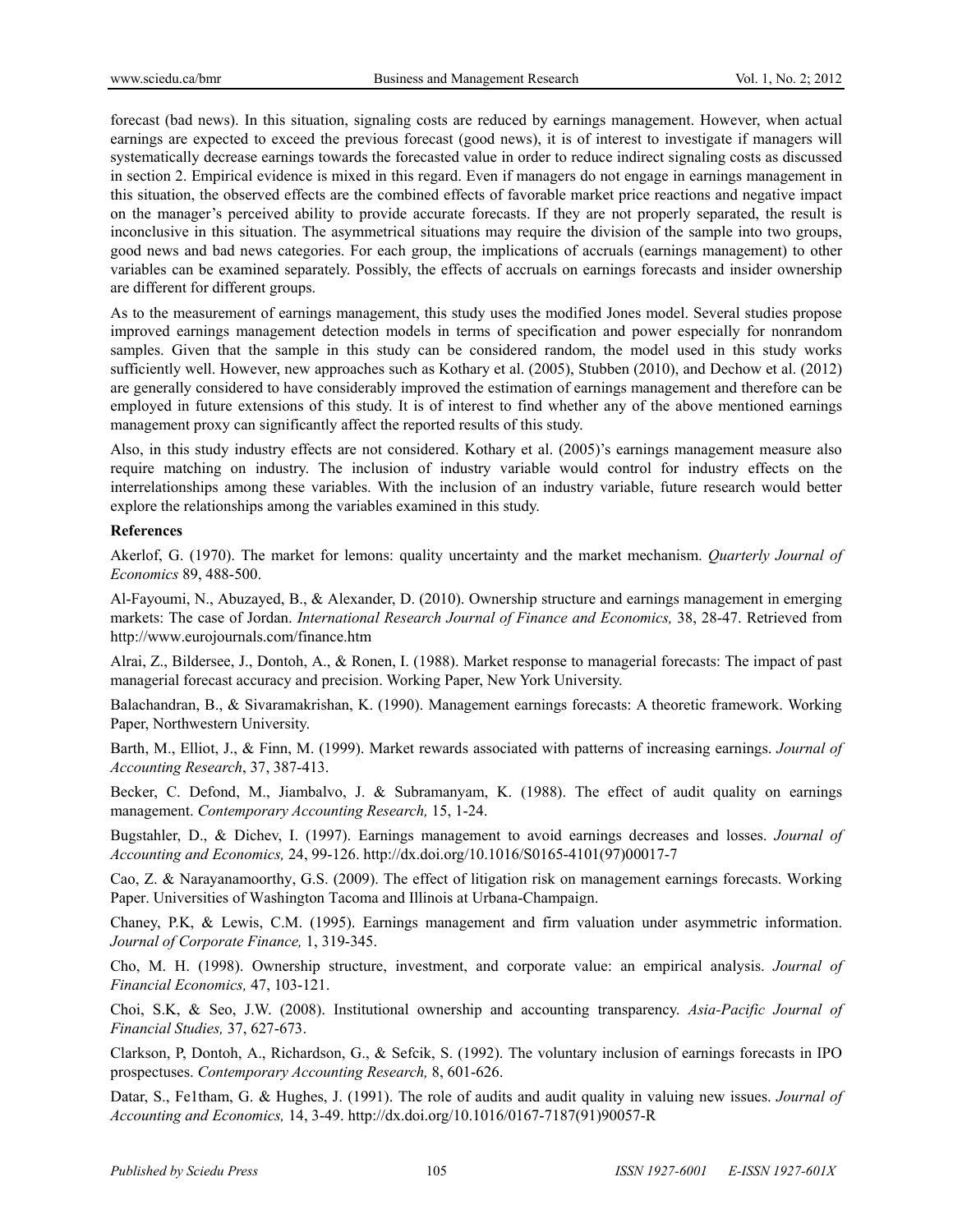Dechow, P., Sloan, R., & Sweeney, A. (1995). Detecting earnings management. *The Accounting Review,* 70, 193-225.

\_\_\_\_\_\_\_\_\_, Hutton, AP., Kim, J.H. & Sloan, R.G. (2012). Detecting earnings management: A new approach, *Journal of Accounting Research,* 50, 275-334. 10.1111/j.1475-679X.2012.00449.x

Defond, M., & Jiambalvo, J. (1994). Debt covenant violation and manipulation of accruals. *Journal of Accounting and Economics,* 17, 145-176. http://dx.doi.org/10.1016/0165-4101(94)90008-6

Demsetz, H., & Lehn, K. (1985). The structure of corporate ownership: Causes and consequences. *Journal of Political Economy,* 93, 1155-1177.

Downs, D. & Heinkel, R. (1982). Signaling and valuation of unseasoned new issues. *The Journal of Finance,* 37, 1-10.

Fama, E.F., & Jensen, M. (1983). Separation of ownership and control. *Journal of Law and Economics,* 26, 301-315.

Fan, Q. (2007). Earnings management and ownership retention for initial public offering firms: Theory and evidence. *The Accounting Review,* 82, 27-64.

Feltham, G., Hughes, J. & Simunic, D. (1991). Empirical assessment of the impact of auditor quality on valuation. *Journal of Accounting and Economics,* 14, 375-399. http://dx.doi.org/10.1016/0165-4101(91)90009-D

Firth, M. (1998). IPO profit forecasts and their role in signaling firm value and explaining post-listing returns. *Applied Financial Economics,* 8, 29-39.

Gibbs, P.A. (1993). Determinants of corporate restructuring: The relative importance of corporate governance, takeover threat, and free cash flow. *Strategic Management Journal,* 14, 51-68.

Graham, J.R., Harvey, C.R., & Rajgopal, S. (2005). The economic implications of corporate financial reporting, Working Paper. Duke University, National Bureau of Economic Research, & University of Washington.

Hayn, C. (1995). The information content of losses. *Journal of Accounting and Economics,* 20, 125-123. http://dx.doi.org/10.1016/0165-4101(95)00397-2

Huang, H., Wang, W., & Zhou, J. (2012). Shareholders rights, insider ownership and earnings management, *Forthcoming in Abacus*.

Hughes, P. (1986). Signaling by direct disclosure under asymmetric information. *Journal of Accounting and Economics,* 8, 119-142. http://dx.doi.org/10.1016/0165-4101(86)90014-5

Jensen, M., & Meckling, W. (1976). The theory of firm: managerial behavior, agency costs and ownership structure. *Journal of Financial Economics,* 3, 305-360. http://dx.doi.org/10.1016/0304-405X(76)90026-X

Jones, J. (1991). Earnings management during import relief investigation. *Journal of Accounting Research,* 29, 193-228.

Kanagaretnam, K., Lim, C.Y., & Lobo, G. J. (2010). Auditor Reputation and earnings management: International evidence from the banking industry. *Journal of Banking and Finance,* 34, 2318-2327.

King, T.H.D., & Wen, M.M. (2011). Shareholder governance, bondholder governance, and managerial risk taking. *Journal of Banking and Finance,* 35, 512-531.

Koh, P.S. (2003). On the association between institutional ownership and aggressive corporate earnings management in Australia. *The British Accounting Review,* 35, 105-128.

Kothari, S. P., Leone, A., & Wasley. C. (2005). Performance-matched discretionary accrual measures. *Journal of Accounting and Economics,* 39, 163–97. http://dx.doi.org/10.1016/j.jacceco.2004.11.002

Krinsky, I. & Rotenberg, W. (1989). The valuation of initial public offerings. *Contemporary Accounting Research*, 5, 501-515.

Lee, M., (1998). Managers' discretion on earnings manipulation and characteristics of forecasting firms. *Journal of Accounting and Finance Research,* 5, 32-47.

\_\_\_\_\_\_, & Cho, M. H. (2000). Firm value, inside ownership, and investment for initial public offering firms. *Journal of Accounting and Finance Research*, 7, 79-92.

\_\_\_\_\_\_, (2004). Determinants of earnings management subsequent to reputation signaling, *Journal of Accounting and Finance Research,* 12, 68-84.

Leland, H., & Pyle, D. (1977). Information asymmetries, financial structure, and financial intermediation. *The*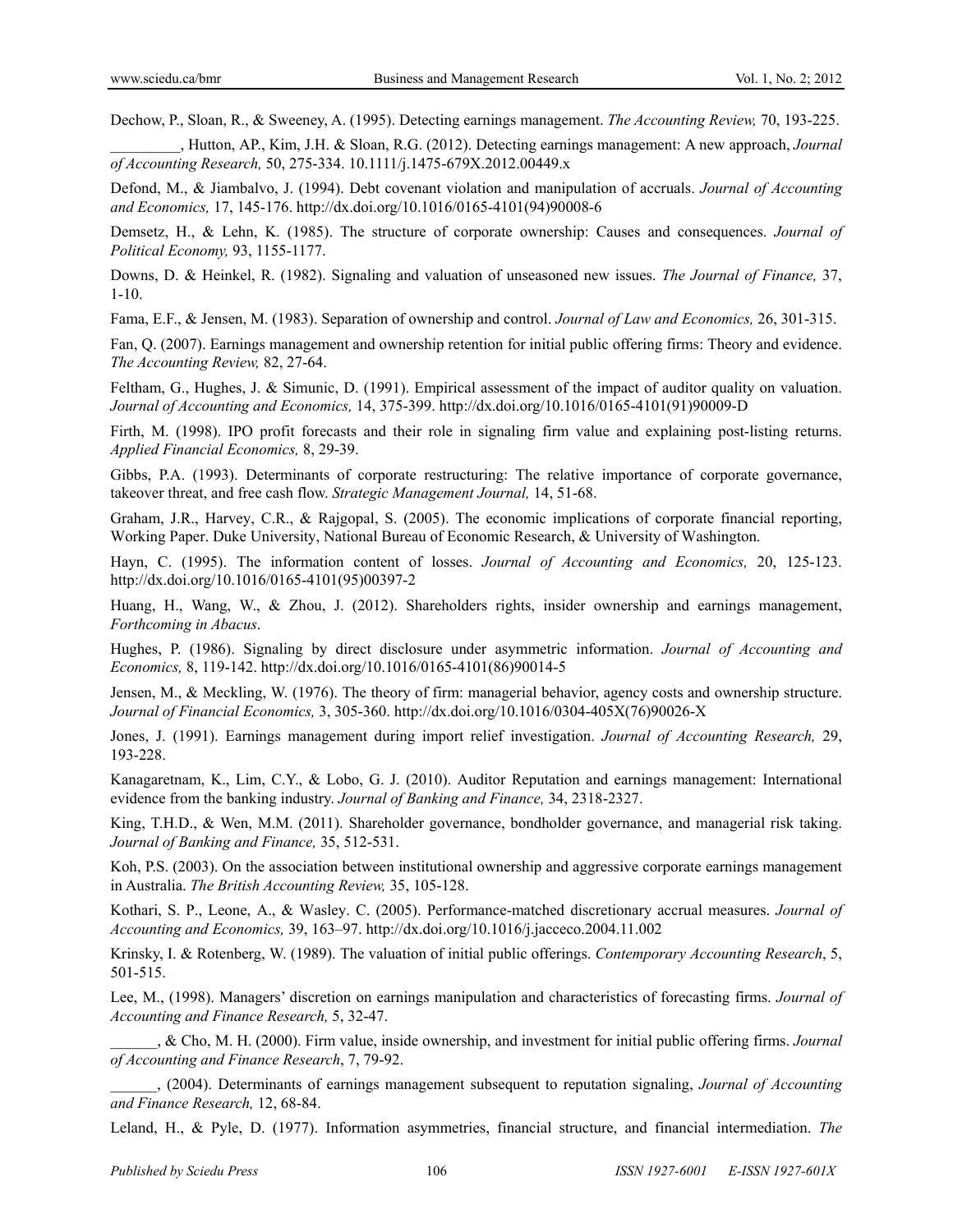# *Journal of Finance,* 32, 371-387.

Li, Y. & McConomy, B. (2004). Simultaneous signaling in IPOs via managerial earnings forecasts and retained ownership: An empirical analysis. *Journal of Accounting, Auditing, and Finance,* 19, 1-28*.* 

Lindenberg, E., & Ross, S. (1981). Tobin's Q ratio and industrial organization. *Journal of Business,* 54, 1-32.

McConnell, J., & Servaes, H. (1995). Equity ownership and two faces of debt. *Journal of Financial Economics,* 39, 131-157.

McLaughlin, R., Ruback, R. & Tehranian, H. (1996). Does corporate quality matter? Working Paper. Boston College.

Menon, K., & Williams, D. (1991). Auditor credibility and initial public offerings. *The Accounting Review,* 66, 313-332.

Morck, R., Schleifer, A. & Vishny, R. (1988). Management ownership and market valuation: An empirical analysis. *Journal of Financial Economics,* 20, 293-315. http://dx.doi.org/10.1016/0304-405X(88)90048-7

Rajgopal, S., Venkatachalam, M., & Jiambalvo, J. (1999). Is institutional ownership associated with earnings management and the extent to which stock prices reflect future earnings? Working Paper. University of Washington and Stanford University. http://dx.doi.org/10.2139/ssrn.163433

Sohn, S. (1994). Managers' discretion after management earnings forecasts and characteristics of forecasting firms. *Yonsei Business Review,* 31, 177-198.

Stubben, S. R. (2010). Discretionary revenues as a measure of earnings management. *The Accounting Review,* 85, 695-717. 10.2308/accr.2010.85.2.695

Stulz, R. (1988). Managerial control of voting rights: Financing policies and the market for corporate control. *Journal of Financial Economics,* 20, 25-54. http://dx.doi.org/10.1016/0304-405X(88)90039-6

Titman, S. & Trueman, B. (1986). Information quality and the valuation of new issues. *Journal of Accounting and Economics,* 8, 159-172. http://dx.doi.org/10.1016/0165-4101(86)90016-9

#### **Notes**

Note 1. Hughes (1986) examines litigation risk associated with signaling firm value in the context of initial public offerings. Similar risk is also faced by seasoned firms which forecast future earnings.

Note 2. Entrenchment originally pertains to the effect of managerial ownership on firm value (see section 4.2). At high insider ownership levels, an increase in insider ownership makes management more entrenched and less subject to owners' control or the discipline of the market, causing firm value to be reduced. With respect to earnings management, the same terms, alignment and entrenchment effects, are used also. Given that earnings management is not desirable from an owners' standpoint, any force that decreases (increases) earnings management is termed alignment (entrenchment) effect.

Note 3. This studies deals with the effect of institutional ownership on earnings management (manager's opportunistic behavior). However, the effects of insider and institutional ownership are comparable in that both ownerships try to curb manager's opportunistic behavior. The higher institutional ownership is, the greater control the institution will exercise on the manager to protect its interest (alignment). In some situation, institutions and the manager have common interests. In that case, the higher institutional ownership is, the worse the manager's misbehavior will be to the value of the firm (entrenchment). These arguments are explained by King and Wen (2011).

Note 4. Tobin's Q may proxy for other things such as corporate quality or corporate opportunities (McLaughlin, Ruback, & Tehranian, 1996).

Note 5. The sample consists of the firms that issue earnings forecasts. Given the large proportion of forecasting firms, either they constitute a nonrandom sample or their effect of non-randomness would be limited.

Note 6. These articles are published after the data collection phase of this study.

Note 7. Cho (1998) suggests that as volatility increases, insider ownership level may increase because the uncertainty makes it difficult to monitor the contribution of managers to firm performance. On the other hand, volatility may add to managerial risk-aversion, causing managers to avoid higher ownership.

Note 8. The replacement cost of assets is used as the proxy for size in Morck et al. (1988) and McConnell and Servaes (1990). In this study, the replacement cost of assets is the denominator of the dependent variable, Tobin's Q. The replacement cost measured with error will create a spurious relationship between firm value and size (Cho,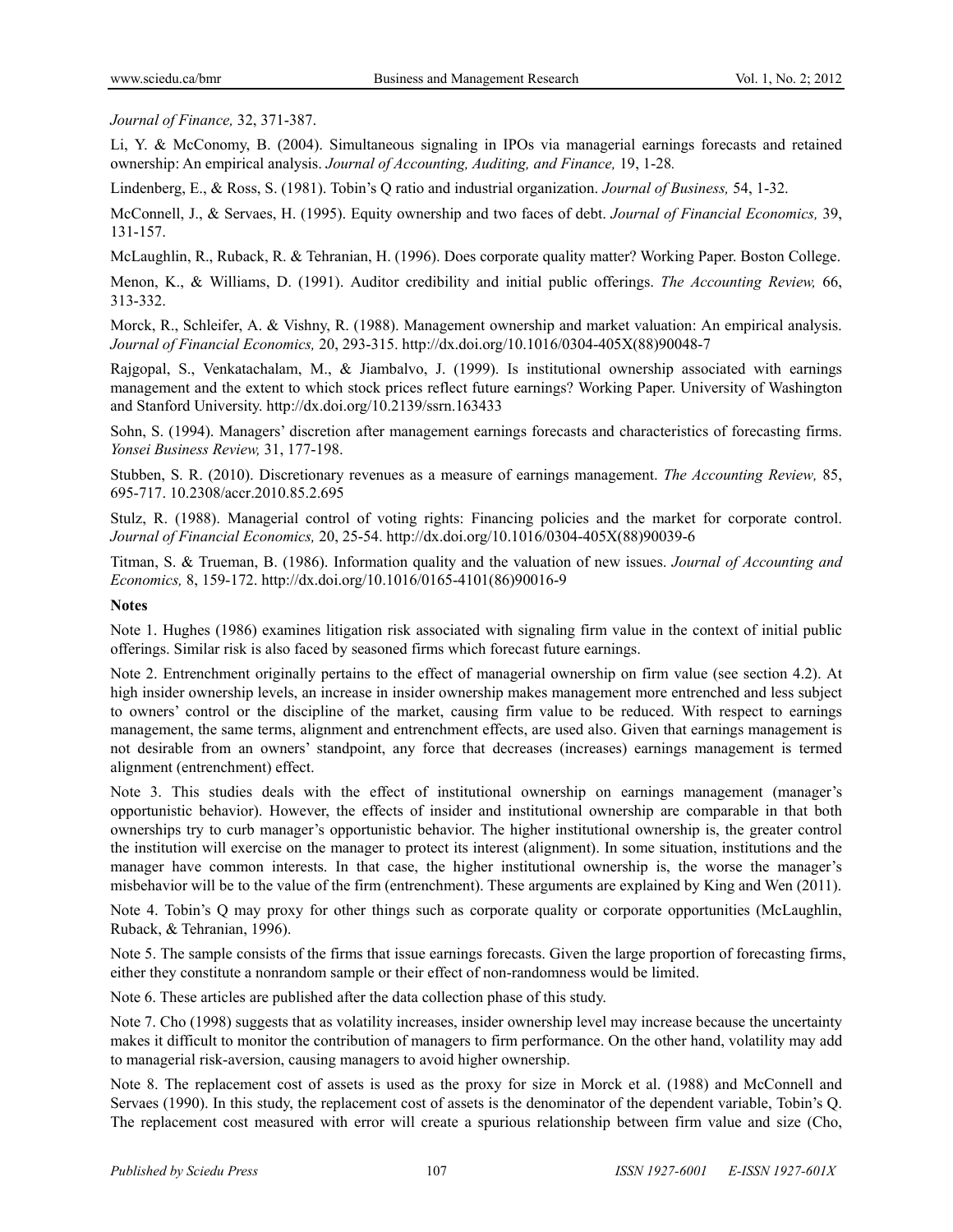1998). Therefore, the logarithm of the replacement cost is used as the measure of firm size.

Note 9. Refer to Note 3 above.

Note 10. See Cho (1998) for detailed procedures. His assistance in the grid search computations for this study is greatly appreciated.

Note 11. Consistent with the method by McConnell and Servaes (1995), the grouping is performed based on price-to-operating earnings (P/E) ratio. A firm is considered to have a high growth opportunity, if the P/E ratio is high.

Table 1. Descriptive statistics for sample firms

| Variable                                  | Mean  | Std. dev. | Median |
|-------------------------------------------|-------|-----------|--------|
| Market value of stock <sup>a</sup>        | 4.538 | 7.958     | 5.032  |
| Management earnings forecast <sup>b</sup> | 0.060 | 0.092     | 0.085  |
| Insider ownership <sup>c</sup>            | 0.129 | 0.218     | 0.072  |
| Firm value <sup>d</sup>                   | 6.715 | 12.879    | 5.381  |
| Earnings management <sup>e</sup>          | 0.015 | 0.037     | 0.023  |
| Auditor quality <sup>f</sup>              | 0.792 | 0.183     | 1.000  |
| Volatility <sup>g</sup>                   | 0.019 | 0.003     | 0.021  |
| Liquidity $h$                             | 0.131 | 0.196     | 0.116  |
| Leverage <sup>1</sup>                     | 0.215 | 0.174     | 0.185  |

This table presents summary statistics of the sample firms.

<sup>a</sup> Market value of stock is total market price of stock on the day of earnings forecast, stated in billions.

 $\mu$ <sup>b</sup> Management earnings forecast is earnings forecast figure scaled by the total market value of stock.

 $\epsilon$  Insider ownership is percent of stock ownership by members of the board of directors.

<sup>d</sup> Firm value is measured by Tobin's Q x Replacement cost of assets in billions.

<sup>e</sup> Earnings management is measures by the magnitude of discretionary accrual computed based on equation 1.<br><sup>f</sup> Auditor quality is a dishatamous variable 1 for Pig Four and 0 for Non-Pig Four auditor.

 $f$  Auditor quality is a dichotomous variable, 1 for Big Four and 0 for Non-Big Four auditor.

<sup>g</sup> Volatility is risk or uncertainty in stock return, measure by standard deviation of changes in profit rate.

 $h$  Liquidity is cash flows (after-tax income + amortization) divided by replacement cost of assets.

<sup>i</sup> Leverage is financial leverage ratio computed as debts divided by replacement cost of assets.

Table 2. Descriptive statistics for regression equation coefficients<sup>a</sup> of the modified Jones model

| Variable                  | Mean     | <b>Std Dev</b> | Median   | Min       | Ouartile 1 | Ouartile 3 | Max    |
|---------------------------|----------|----------------|----------|-----------|------------|------------|--------|
| Constant                  | 2.103    | 12.456         | 0.412    | $-13.533$ | $-0.452$   | 5.248      | 38.631 |
| $t$ -stat.                | 0.224    | 0.992          | 0.234    | $-2.784$  | $-0.416$   | 1.005      | 3.426  |
| $\Delta$ RV- $\Delta$ REC | 0.315    | 0.162          | 0.273    | $-0.624$  | 0.012      | 0.202      | 1.246  |
| $t$ -stat.                | 1.615    | 1.763          | 1.425    | $-2.283$  | 0.248      | 2.173      | 9.032  |
| <b>PPE</b>                | $-0.083$ | 0.203          | $-0.259$ | $-0.683$  | $-0.173$   | $-0.042$   | 0.482  |
| $t$ -stat.                | $-1.761$ | 1.992          | $-1.509$ | $-3.389$  | $-0.480$   | $-0.309$   | 1.990  |
| $\mathbf n$               | 13.70    | 1.520          | 12       | 10        | 13         | 15         | 14     |
| Adj $R^2$                 | 0.261    | 0.291          | 0.298    | 0.098     | 0.193      | 0.538      | 0.781  |

<sup>a</sup> Statistics shown here are those of the estimated coefficients,  $\alpha_1$ s,  $\beta_1$ <sub>j</sub>s, and  $\beta_2$ <sub>j</sub>s in the equation below (equation 1). Variables are defined in section 3.3.

 $TA_{i,t}/A_{i+1} = \alpha_i [1/A_{t-1}] + \beta_{1i} [(\Delta RV_t - \Delta REC_t)/A_{t-1}] + \beta_{2i} [PPE_{it}/A_{i+1}] + \epsilon_i$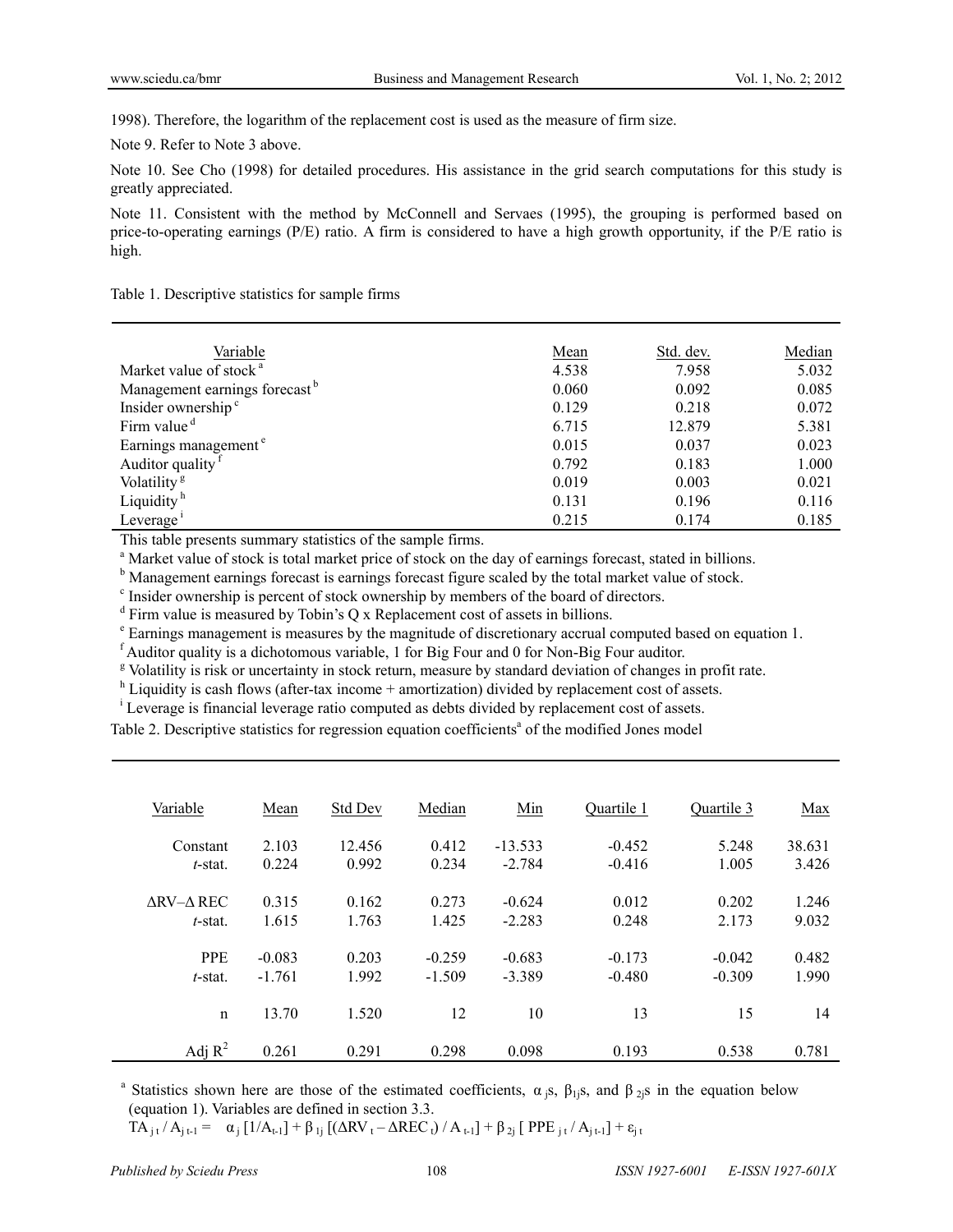| Hypothesis     | Effects to be examined                | Eqn.           | Dep. Variable | Indep. Variable | Predicted<br>Sign |
|----------------|---------------------------------------|----------------|---------------|-----------------|-------------------|
|                |                                       |                |               |                 |                   |
| $H_1$          | Signaling, Market Valuation           | $f_1$          | MV            | <b>FCT</b>      | $^{+}$            |
|                |                                       |                |               | <b>OWN</b>      | $+$               |
| H <sub>2</sub> | Signaling Cost, Substitution          | f <sub>2</sub> | <b>FCT</b>    | <b>OWN</b>      |                   |
|                |                                       | $f_3$          | <b>OWN</b>    | <b>FCT</b>      |                   |
| $H_3$          | <b>Signaling Cost, Cost Reduction</b> | $f_4$          | <b>ACC</b>    | <b>FCT</b>      | $^{+}$            |
|                |                                       |                |               | <b>OWN</b>      | $+$               |
| $H_4$          | Non-signaling, Firm Value             |                |               |                 |                   |
|                | Value Effect                          | $f_3$          | <b>OWN</b>    | O               | $^{+}$            |
|                | Alignment Effect                      | f <sub>5</sub> | Q             | <b>OWN</b>      | $+$               |
| n.a.           | Non-signaling, Firm Value             |                |               |                 |                   |
|                | <b>Entrenchment Effect</b>            | f <sub>5</sub> | <b>OWN</b>    | Q               |                   |
|                | Non-signaling, Earnings Management    |                |               |                 |                   |
|                | Alignment Effect                      | $f_4$          | <b>ACC</b>    | <b>OWN</b>      |                   |
|                | <b>Entrenchment Effect</b>            | $f_4$          | <b>ACC</b>    | <b>OWN</b>      | $^{+}$            |
|                |                                       |                |               |                 |                   |

# Table 3. Hypotheses and predicted effects in the simultaneous equation system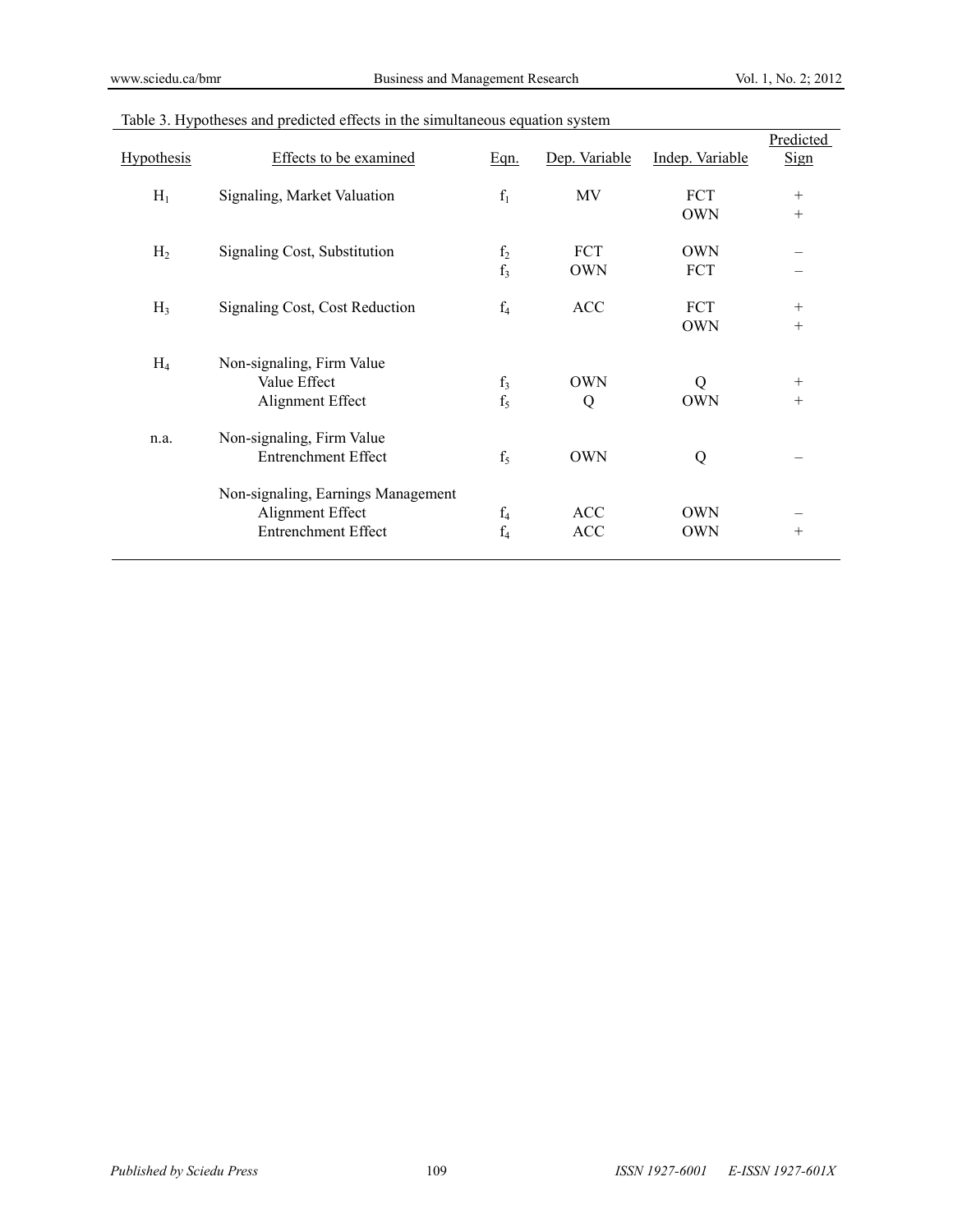#### Table 4. Results of simultaneous equation analysis

|                                       |                                  |                           | Equation (Dependent Variable)    |                          |                        |
|---------------------------------------|----------------------------------|---------------------------|----------------------------------|--------------------------|------------------------|
| Independent Variable                  | $f_I(MV)$                        | $f_2(FCT)$                | $f_3$ (OWN)                      | $f_4$ (ACC)              | $f_5(Q)$               |
| FCT<br>(earnings forecast)            | 7.256<br>$(2.127)$ <sup>**</sup> |                           | $-0.672$<br>$(1.998)$ **         | 0.075<br>$(2.011)$ **    |                        |
| OWN1<br>(insider ownership)           | 1.619<br>$(2.292)$ **            | $-1.903$<br>$(-2.108)$ ** |                                  | 0.120<br>(0.983)         | 1.793<br>(1.158)       |
| OWN2<br>(insider ownership)           | 1.732<br>$(2.062)$ **            | $-2.302$<br>$(-1.787)$ *  |                                  | 0.058<br>(1.347)         | 1.380<br>$(1.734)^{*}$ |
| OWN3<br>(insider ownership)           | 2.801<br>(1.263)                 | $-3.038$<br>$(-1.427)$    |                                  | $-0.108$<br>$(1.983)$ ** | 2.375<br>(1.293)       |
| Q<br>(Tobin's Q)                      |                                  | 0.095<br>$(3.073)$ ***    | 0.283<br>$(2.171)$ <sup>**</sup> |                          |                        |
| <b>ACC</b><br>(discretionary accrual) |                                  | 6.325<br>$(2.012)$ **     |                                  |                          |                        |
| <b>AUD</b><br>(auditor dummy)         | 0.025<br>$(1.571)^*$             |                           |                                  | $-0.002$<br>$(-1.002)$   |                        |
| <b>VOL</b><br>(volatility, risk)      |                                  | $-7.812$<br>$(-1.698)^*$  | $-0.003$<br>$(-1.143)$           | 1.518<br>$(1.697)^*$     |                        |
| LIQ<br>(liquidity)                    |                                  |                           | 0.093<br>(1.312)                 |                          |                        |
| <b>LEV</b><br>(financial leverage)    |                                  |                           |                                  | 0.027<br>$(1.812)^{*}$   | 1.470<br>(0.869)       |
| <b>ASS</b><br>(assets, size)          |                                  |                           |                                  |                          | 0.023<br>$(2.127)$ **  |
| Adj $R^2$                             | .086                             | .092                      | .071                             | .067                     | .064                   |

#### (n=323)

The results are based on the simultaneous equation system (equation 3). The equation and the variables are as shown in section 4.1.

*t*-statistics are in parentheses.

\*\*\*, \*\*, and \* indicate significance at the 1, 5, and 10 % levels, respectively.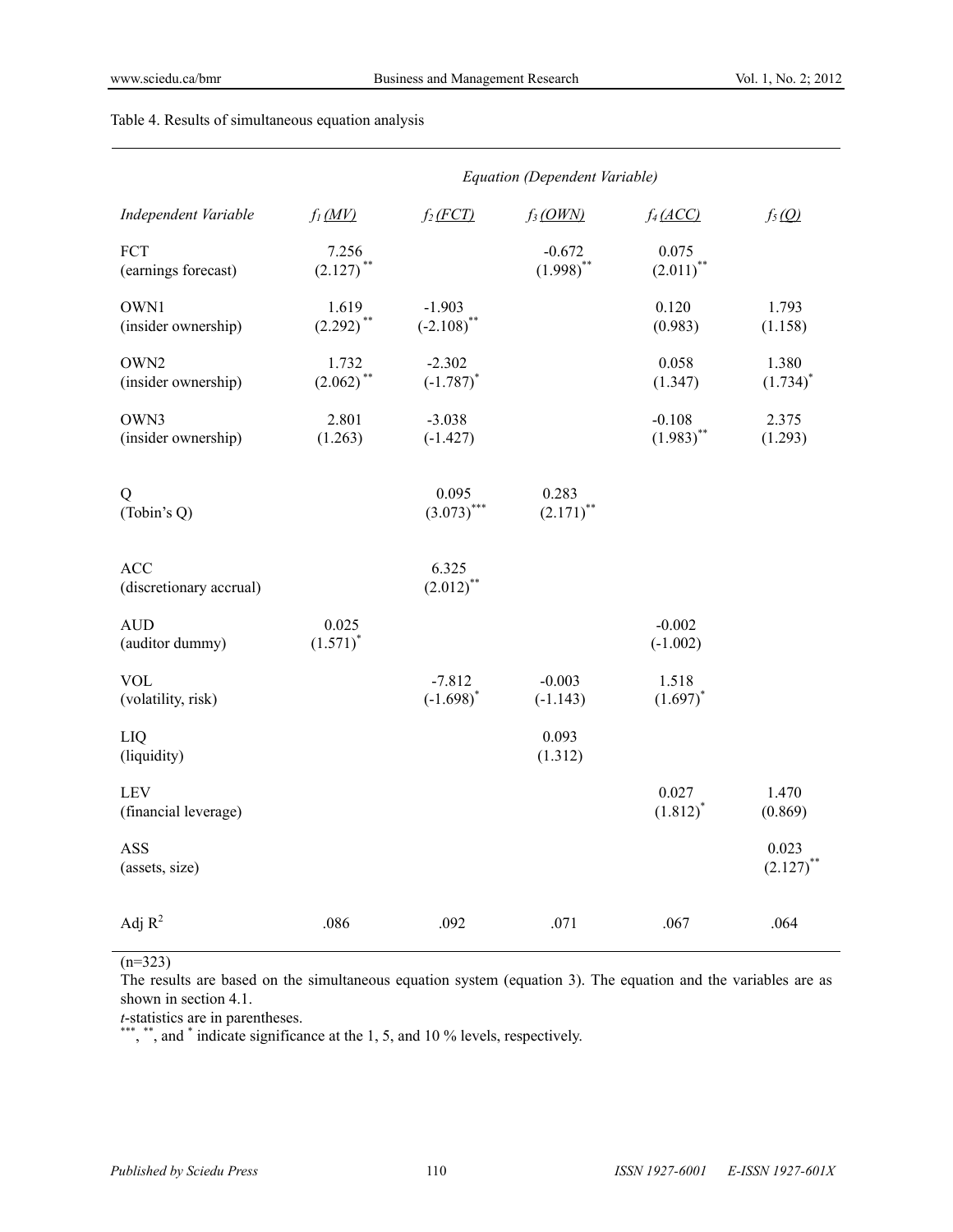# Table 5. Further analysis on signaling cost reduction and non-signaling effects of insider ownership

#### *Equation (Dependent Variable): f4 (ACC)*

Insider Ownership Specification

| Prediction                                          | Independent<br>Variable | Non-piecewise<br>Specification | Piecewise<br>Specification $1^a$    | Piecewise<br>Specification $2b$ |
|-----------------------------------------------------|-------------------------|--------------------------------|-------------------------------------|---------------------------------|
| Signaling cost reduction<br>effect $(+)$            | <b>OWN</b>              | 0.097<br>(0.983)               |                                     |                                 |
| Alignment effect $(-)$<br>Entrenchment effect $(+)$ | OWN1                    |                                | 0.120<br>(0.983)                    | 0.163<br>(1.274)                |
|                                                     | OWN <sub>2</sub>        |                                | 0.058<br>(1.347)                    | 0.036<br>(0.891)                |
|                                                     | OWN3                    |                                | $-0.108$<br>$(1.983)$ <sup>**</sup> | $-0.127$<br>$(2.162)$ **        |

*Equation (Dependent Variable): f<sub>5</sub> (Tobin's Q)* 

# Insider Ownership Specification

| Prediction                | Independent<br>Variable | Non-piecewise<br>Specification | Piecewise<br>Specification $1^a$ | Piecewise<br>Specification $2b$ |
|---------------------------|-------------------------|--------------------------------|----------------------------------|---------------------------------|
| Alignment effect $(+)$    | <b>OWN</b>              | 1.869<br>(1.125)               |                                  |                                 |
| Entrenchment effect $(-)$ | OWN1                    |                                | 1.793<br>(1.158)                 | 2.185<br>(0.928)                |
|                           | OWN <sub>2</sub>        |                                | 1.380<br>$(1.734)^*$             | 1.231<br>(1.379)                |
|                           | OWN3                    |                                | 2.375<br>(1.293)                 | 3.270<br>$(1.698)^*$            |

The results are based on the simultaneous equation system (equation 3). The equation and the variables are as shown in section 4.1.

<sup>a</sup> uses 5% and 25% as breakpoints, reproduced from Table 4.

 $<sup>b</sup>$  uses 9% and 37% as breakpoints.</sup>

 $(n=323)$ 

*t*-statistics are in parentheses.

\*\*\*, \*\*, and \* indicate significance at the 1, 5, and 10 % levels, respectively.